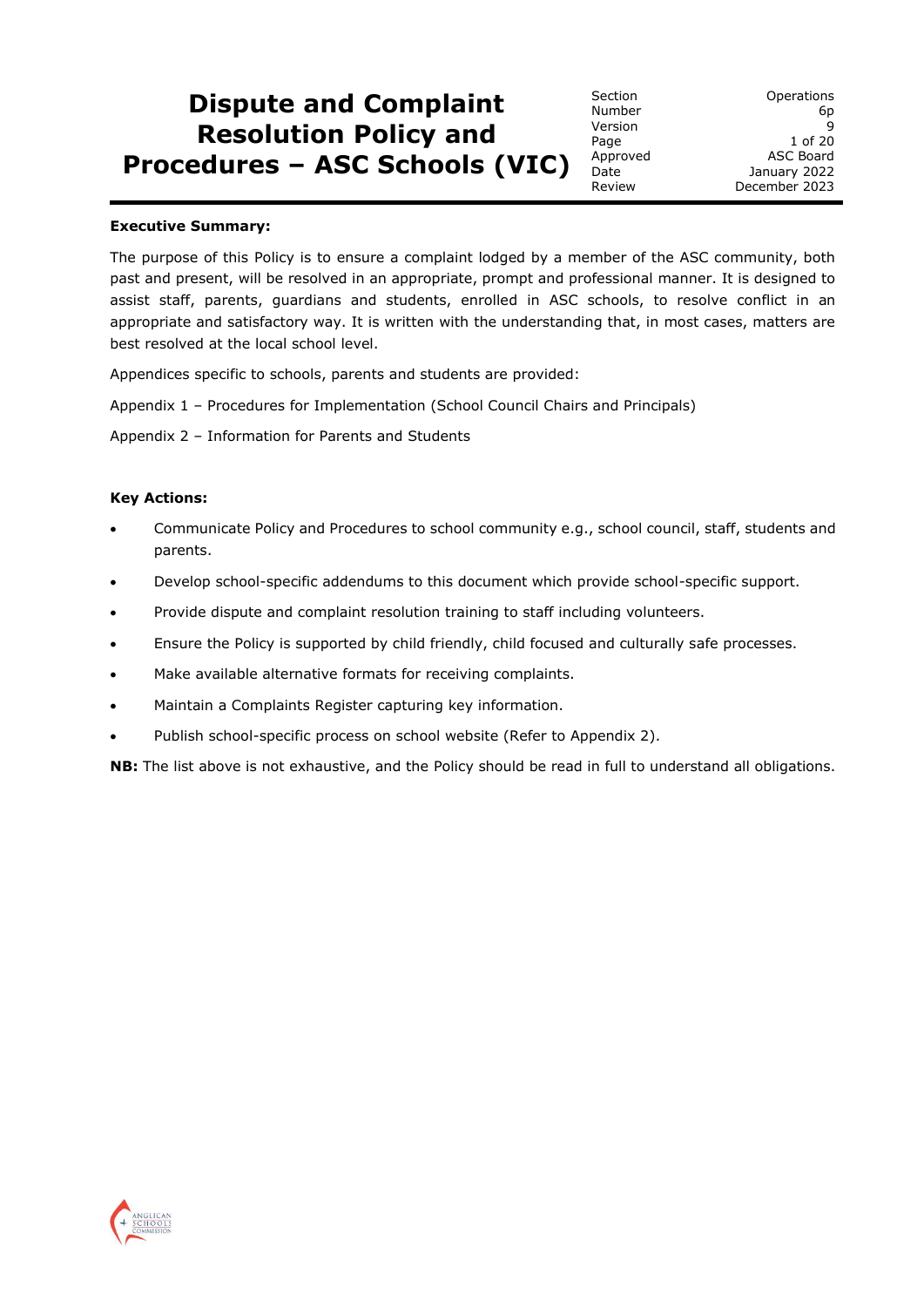# **1. PURPOSE**

- 1.1. The Anglican Schools Commission (ASC) is committed to ensure that a complaint lodged by a member of the community (past and present) will be resolved in an appropriate, prompt and professional manner and prioritise the safety and wellbeing of students.
- 1.2. We seek to be a caring Christian community, where people are in harmony with each other. Therefore, this Policy is designed to assist staff, parents, guardians, and students enrolled in ASC schools (and others where appropriate) to resolve conflict in an appropriate and satisfactory way.
- 1.3. This Policy is written with the understanding and experience that, in most cases, matters are best resolved at the local school level.
- 1.4. This Policy does not apply to complaints from staff members about matters under their employment contract. The prescribed process in the Anglican Schools Commission Incorporated Victorian Agreement or relevant Award or contract of employment shall be followed.

# **2. SCOPE**

2.1. The following Policy applies to the ASC and its schools to ensure that disputes and complaints are addressed fairly, objectively and in a timely manner.

# **3. DEFINITION**

## **Complaint**

An expression of dissatisfaction made to the school about its services, decisions, actions or those of its staff, or about the complaint management process itself.

## **Corporal Punishment**

Punishment in which physical force is used and intended to cause some degree of pain or discomfort, however light; typically involving hitting the child with the hand or with an implement; can also include, for example, forcing the child to stay in an uncomfortable position. It does not include the use of reasonable physical restraint to protect the child or others from harm [UN Committee on the Rights of the Child, General Comment No. 8 (2006)].

# **Culturally Safe Complaints Management**

The Royal Commission did not define this concept in the context of complaint handling. The following definition of a culturally safe environment was adopted:

*an environment 'where there is no assault, challenge or denial of [a person's] identity, of who they are and what they need' and refers specifically to Aboriginal and Torres Strait Islander peoples. This encompasses Aboriginal and Torres Strait Islander individuals' own assessment of their safety and capacity to engage meaningfully, on their own terms with a non-Indigenous person or institution. This requires action from the non-Indigenous person or institution to listen, enable and support these environments, with accountability to Aboriginal and Torres Strait Islander colleagues or service users*.

*[Royal Commission into Institutional Responses to Child Sexual Abuse, Final Report, Volume 1, page 322].*

# **Degrading Punishment**

Punishment which is incompatible with respect for human dignity, including corporal punishment and non-physical punishment which belittles, humiliates, denigrates, scapegoats, threatens, scares or ridicules the child [UN Committee on the Rights of the Child, General Comment No. 8 (2006)].

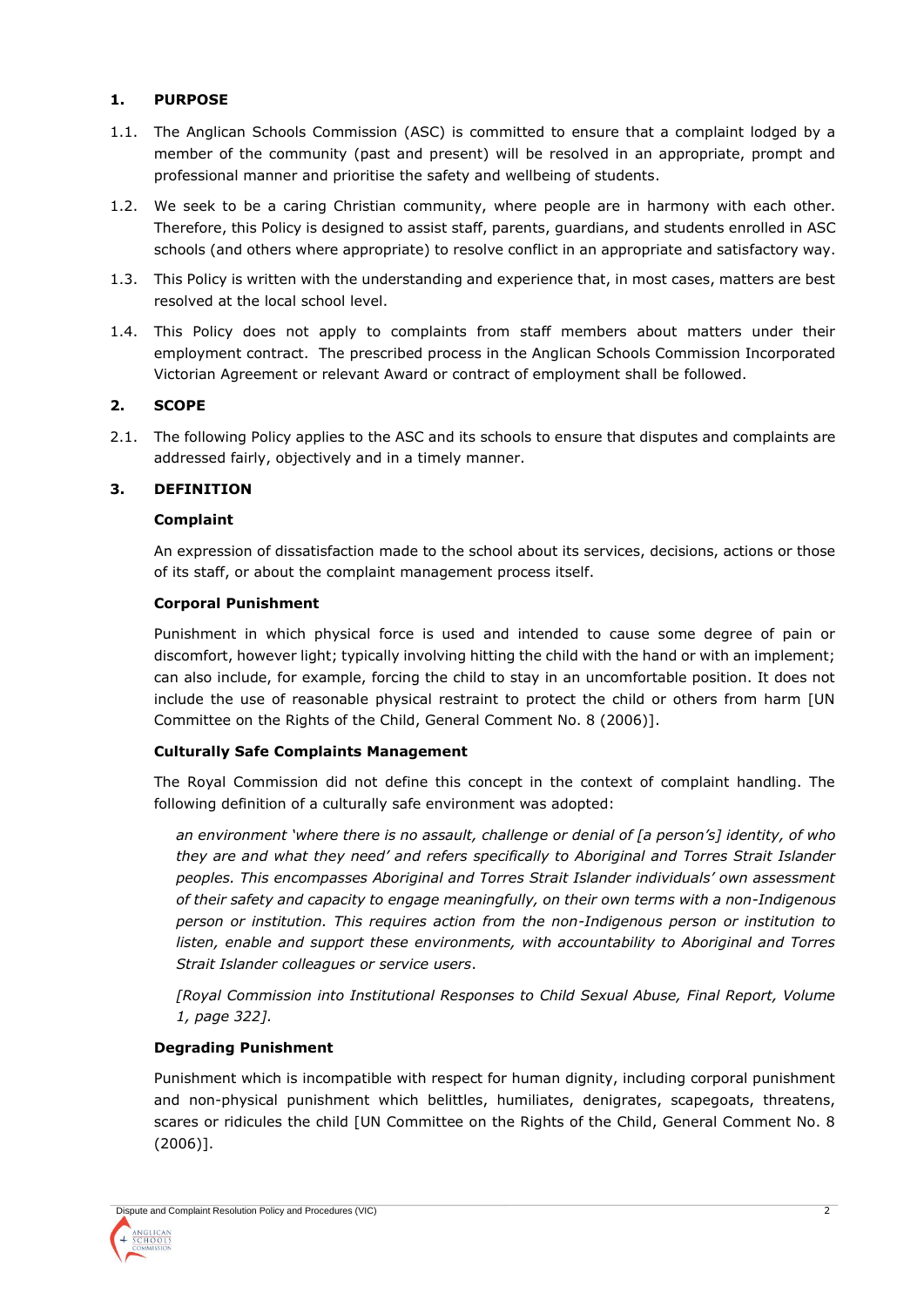## *National Child Safe Organisation Principles*

The National Principles for Child Safe Organisations incorporate the ten standards recommended by the Royal Commission into Institutional Responses to Child Sexual Abuse in December 2017 but cover all forms of child abuse. They were developed by the Australian Human Rights Commission and endorsed by all members of the Council of Australian Governments (COAG) in February 2019.

## **Rules of Procedural Fairness**

These rules require:

- (a) a hearing appropriate to the circumstances;
- (b) lack of bias;
- (c) evidence to support a decision; and
- (d) inquiry into matters in dispute.

## **4. PRINCIPLES**

This Policy is based on a number of fundamental principles:

- 4.1. Natural justice must be exercised in resolving any dispute or complaint. This requires that both parties receive a fair hearing and that the final decision is made without bias.
- 4.2. The ASC and the school explicitly forbids the use of any form of child abuse, corporal punishment or other degrading punishment.
- 4.3. Training must be provided to staff and volunteers on the dispute and complaint process, their roles and responsibilities, reporting and privacy obligations, and responding to children who disclose abuse (including recognising the different ways that children may disclose).
- 4.4. Complaints are taken seriously and responded to promptly and thoroughly.
- 4.5. The dispute and complaint process must be child-focused and child friendly, which is understood by children, staff, volunteers and families.
- 4.6. The dispute and complaint process must be culturally safe.
- 4.7. Schools must make available alternative formats for receiving complaints. A complaint does not have to be submitted in writing; it may be face-to-face, by email, by telephone call, a letter or a meeting.
- 4.8. The dispute and complaint process must be able to respond to concerns or complaints relating to harm caused to a child by another child.
- 4.9. The resolution to a dispute or complaint must exhaust all reasonable attempts at conciliation prior to an imposed arbitrated decision.
- 4.10. Individual cases must be examined on their own merits.
- 4.11. Resolutions must appropriately balance the principles of justice and compassion.
- 4.12. Appropriate confidentiality must be respected by all parties.
- 4.13. Complaints made by parents will not rebound adversely on their children and similarly, complaints raised by the students will not rebound on them or on other students.
- 4.14. The Principal of the school has the responsibility to attempt to resolve a dispute or complaint with the parties directly involved at the local level.
- 4.15. Parties may appeal to the Chair of the School Council the decision made by the Principal.
- 4.16. Parties may appeal to the ASC the decision made by the Chair of the School Council.

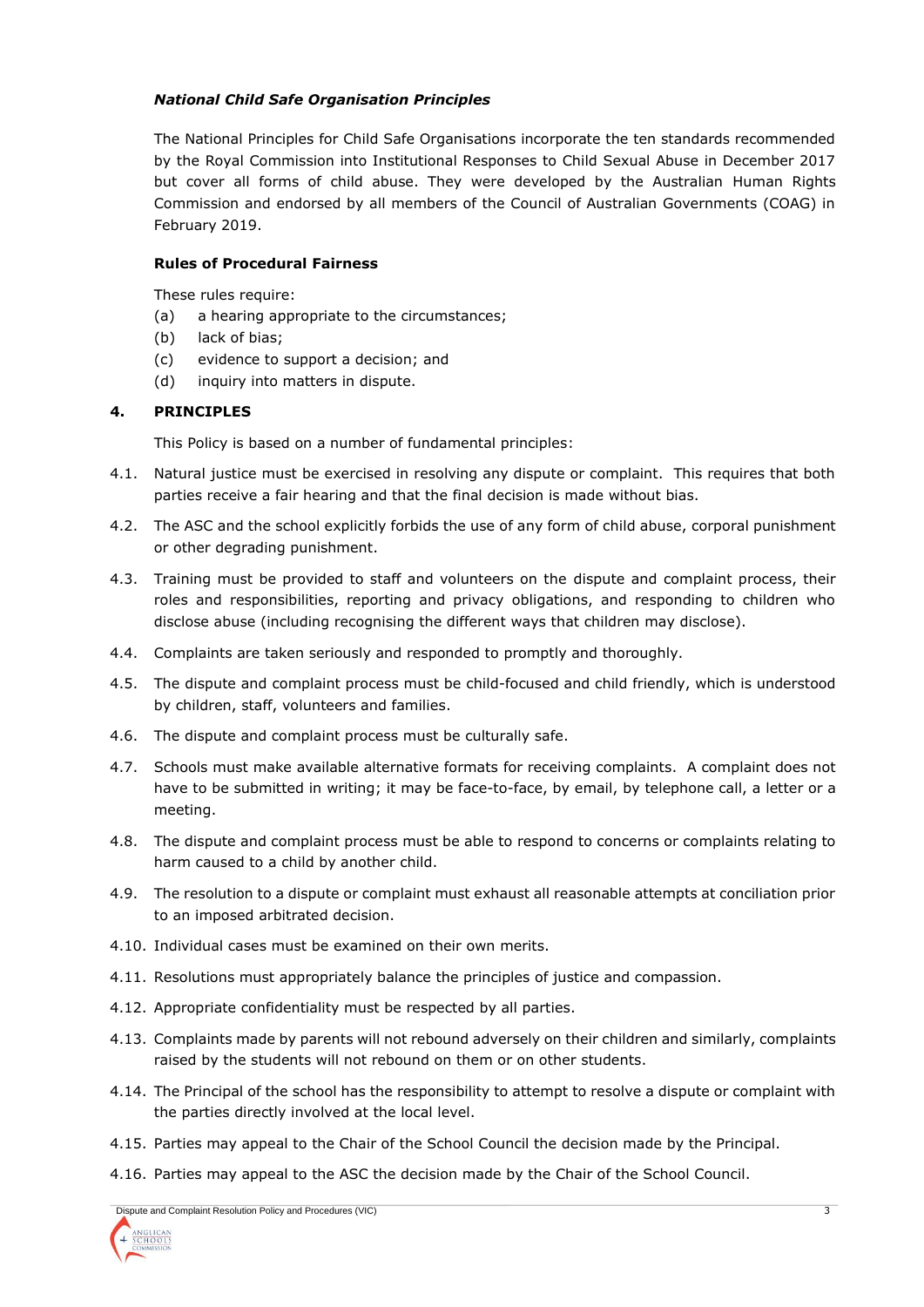- 4.17. Reporting, privacy and employment law obligations will be met.
- 4.18. Mandatory reporting obligations must be adhered to when receiving, responding to and investigating complaints of child harm or abuse.
- 4.19. Schools will engage children, young people, families, communities, staff and volunteers in the review process and provide feedback on review outcomes.
- 4.20. Complaints recorded will be regularly analysed in order to identify causes or systemic weaknesses and implement improvements.
- 4.21. A school Dispute and Complaint Policy, which aligns with this Policy, has been developed **(Appendix 2)**. This must be published on the school website.
- 4.22. Each school will review school-based processes annually, or after an event, to ensure they continue to align with this Policy. The school will seek participation of children and young people in this review.

## **5. PROCEDURES**

The following procedures will apply in relation to this Policy:

- 5.1. Principals shall advise parents, staff and students of the dispute and complaint resolution process and ensure it is understood and is child friendly and is culturally safe.
- 5.2. The Dispute and Complaints Resolution Process (Appendix 2) must be published on the school website and displayed in relevant areas of the school e.g., staff room, administrative offices etc. Each school shall develop and communicate its own school-based Dispute and Complaint Resolution process which aligns with this Policy. The school-based process must clearly outline:
	- (i) the roles and responsibilities of leadership, staff and volunteers, including who within the school is permitted to have access to information about the matter;
	- (ii) approaches to dealing with different types of complaints, such as local, informal and formal complaints;
	- (iii) detailed records required for each complaint raised, the secure storage of those records, noting that they must not be destroyed without the ASC's approval; and
	- (iv) obligation to act and report breaches of relevant policies or the Code of Conduct.
- 5.3. Principals shall ensure that the dispute and complaint process is child-focused and child-friendly. The six-key elements of a child-friendly complaints system are:
	- (a) *Focus on children and young people* acknowledge children and young people.
	- (b) *Visibility* publicise complaints system to invite comments; advise young people of their right to complain; ensure it is age-appropriate and culturally safe; and use relevant technology (use of SMS, in person, email, online, telephone).
	- (c) *Accessibility* ensuring children and young people know to whom to make a complaint and how (face-to-face, child-friendly publication etc.), easy to find, and create opportunities for children to discuss their experience.
	- (d) *Responsiveness* ensure the complaint system is responsive to children and young people once they have complained, and staff are trained to respond quickly.
	- (e) *Confidentiality* complaint systems should treat complainant's information as confidential.
	- (f) *Accountability and continuous improvement* specific needs of children and young people are recognised in accountability and continuous improvement processes.
- 5.4. Principals will ensure complaints are taken seriously, responded to promptly and thoroughly and follow the rules of procedural fairness, which require:
	- (a) a hearing appropriate to the circumstances;

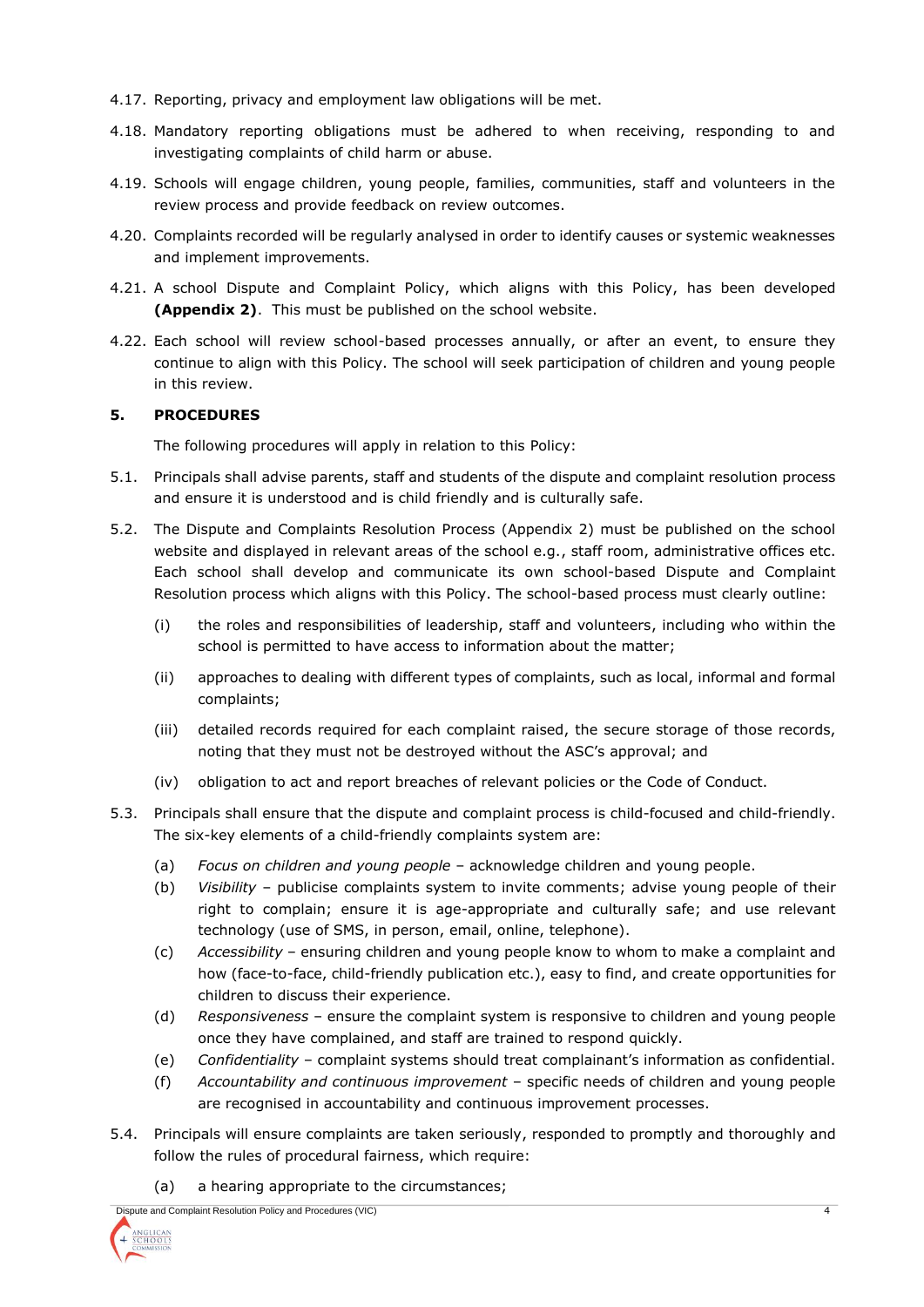- (b) lack of bias;
- (c) evidence to support a decision; and
- (d) inquiry into matters in dispute.
- 5.5. Principals will ensure that training is provided to all staff, including support staff and volunteers on the school dispute and complaint resolution process.
- 5.6. Principals must maintain an appropriate Complaints Register**\*** recording all formal complaints and how they have been resolved. The Complaints Register must contain the following:
	- (a) date of complaint;
	- (b) name of complainant and relationship to the school;
	- (c) subject matter of the complaint, including the name of any person complained about and their relationship to the school;
	- (d) complaint investigator and position or role at the school;
	- (e) date investigation completed;
	- (f) whether complaint upheld;
	- (g) resolution agreed with or offered to complainant;
	- (h) date of referral for review (for example by the governing body);
	- (i) complaint reviewer and relationship to the school;
	- (j) date review finalised; and
	- (k) review resolution agreed with or offered to complainant.

**\*** A sample Register will be provided by the ASC.

- 5.7. When receiving, responding to and investigating complaints of child harm or abuse:
	- (a) the complainant must be informed about the services, including advocacy and support services, which may be available; and
	- (b) mandatory reporting obligations must be followed in accordance with the Mandatory Reporting of Children at risk of significant harm Policy (VIC).
- 5.8. If the complaint involves a student enrolment matter, the ASC Enrolment and Attendance Policy and Procedures (VIC) must be followed.
- 5.9. If the complaint involves an employment issue, the prescribed process in the Anglican Schools Commission Incorporated Victorian Agreement or relevant Award or contract of employment shall be followed.
- 5.10. Each dispute or complaint resolution process followed by a school shall ensure that all relevant parties:
	- (a) are informed in writing of the dispute or complaint (where complaint is received in writing);
	- (b) have the opportunity to place their version on record; and
	- (c) have the opportunity to be represented if they so wish.
- 5.11. The resolution of a dispute or complaint, in the first instance, should be undertaken between the immediate parties involved.
- 5.12. Should the immediate parties involved fail to reach a resolution, then the Principal is responsible for undertaking a procedure to resolve any dispute or complaint within the school. This procedure will only be initiated following a written complaint addressed to the Principal.
- 5.13. Where a dispute or complaint involves the Principal, the matter shall be referred in writing directly to the Chair of School Council.
- 5.14. Anonymous complaints may be where there is no name or address supplied, or where the complainants say they do not wish to be identified. Parents and students are encouraged to give their names and given reassurance on the issue of confidentiality. If they persist in wishing to

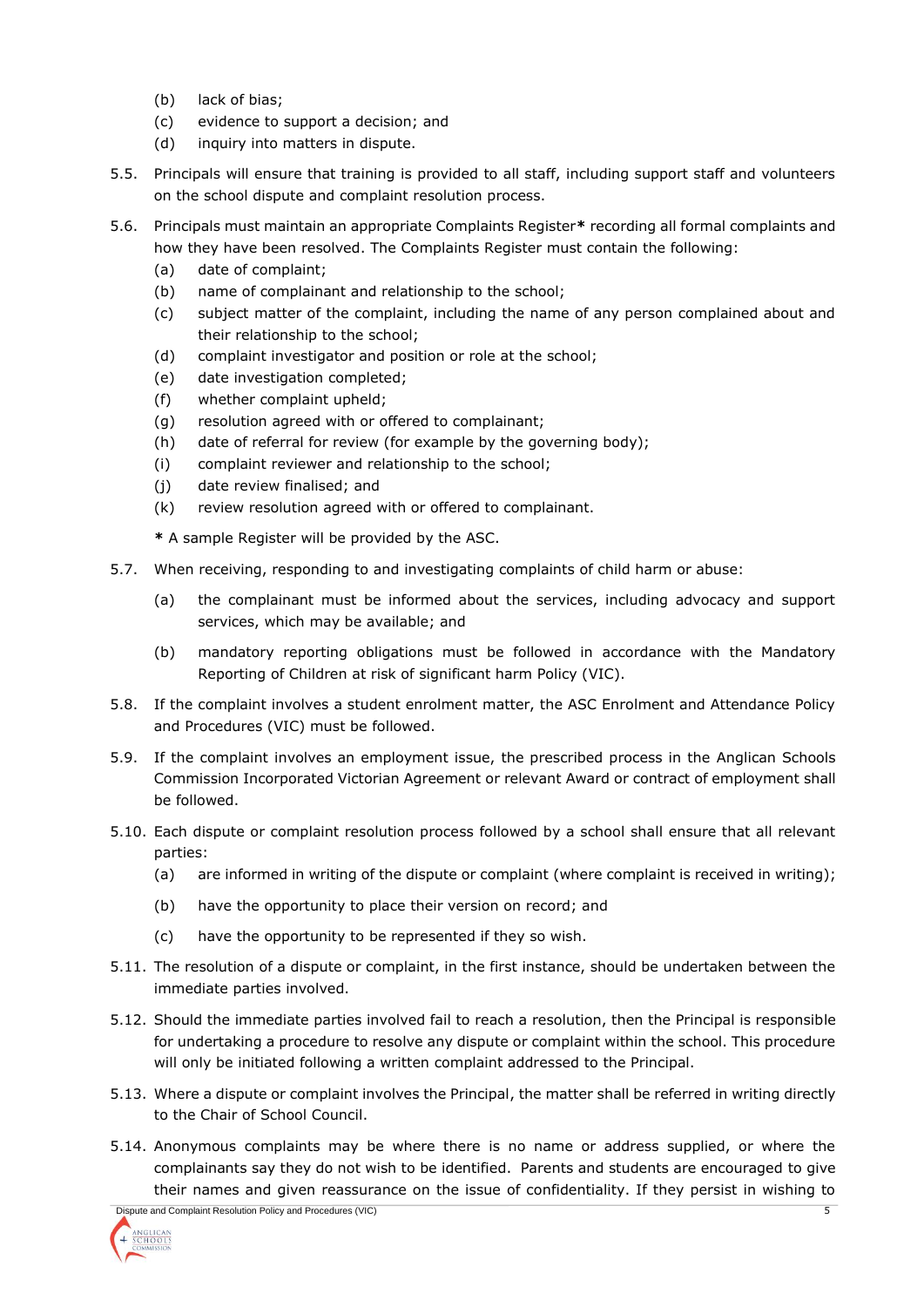remain anonymous, the complaint will be accepted, recorded and evaluated. It is at the Principal's discretion as to what action, if any, will be taken, depending on the nature of the complaint and the information it may contain. Matters will be handled with appropriate confidentiality.

- 5.15. The Principal shall maintain records of the procedure and resolution to any formal dispute or complaint. These will include a clear statement of the complaint, notes of all communications with the complainant, including friendly chats, telephone conversations and any statements made by the parties involved. **NB:** recording informal complaints will also assist in the detection of patterns over time.
- 5.16. To ensure records, which relate to child safety and wellbeing, meet the minimum compliance requirements of recommendations 8.4 and 8.5 of the Royal Commission into Institutional Responses to Child Sexual Abuse, refer to Appendix 3 for guidance.

**NB:** If a school is advised of an actual or alleged incident of child sexual abuse, records which are likely to be of relevance include:

- Letters or emails or other records making an allegation, or relating to an allegation.
- A file note should be made of the allegation or report, where notification occurs verbally.
- Incident reports and witness statements.
- Records of meetings or discussions, including notes.
- Case files and other records of the child who is alleged to have been abused e.g., school attendance and admission records, work experience and placements records, reports of accidents and injuries, medical records, counselling records.
- Relevant personnel and work placement records, including records relating to volunteers e.g., counselling, mediation, and discipline records, minutes and agendas of meetings, travel records.
- Relevant worker employment records including personnel files and terms of employment e.g., rosters, attendance sheets and permission slips, employee contracts, leave requests, day-trips and excursions, off-site visits.
- Reports or other records received from medical practitioners, health professionals, teachers, counsellors and other third parties.
- Records documenting actions taken to address allegations and cases of sexual abuse of children including reviews of actions, cases or decisions by external authorities.
- Records documenting support and remedial action for the child who is alleged to have been abused.
- 5.17. Records of any dispute or complaint shall be maintained in accordance with a school's Privacy Policy and Procedures.
- 5.18. It is the responsibility of the Principal to attempt to reach a resolution between the parties where possible.
- 5.19. Failing to reach a resolution by agreement, the Principal shall make a decision based on the merits of the case and appropriately balance the principles of justice and compassion. When this occurs, the Principal shall inform each party of the decision.
- 5.20. The Principal may, after exhausting all reasonable attempts at conciliation, call on outside mediation, including the Anglican Schools Commission's Employment Assistance Programme providers, to assist in the resolution of a dispute or complaint.
- 5.21. Any party may appeal the Principal's decision, in writing, to the Chair of the School Council.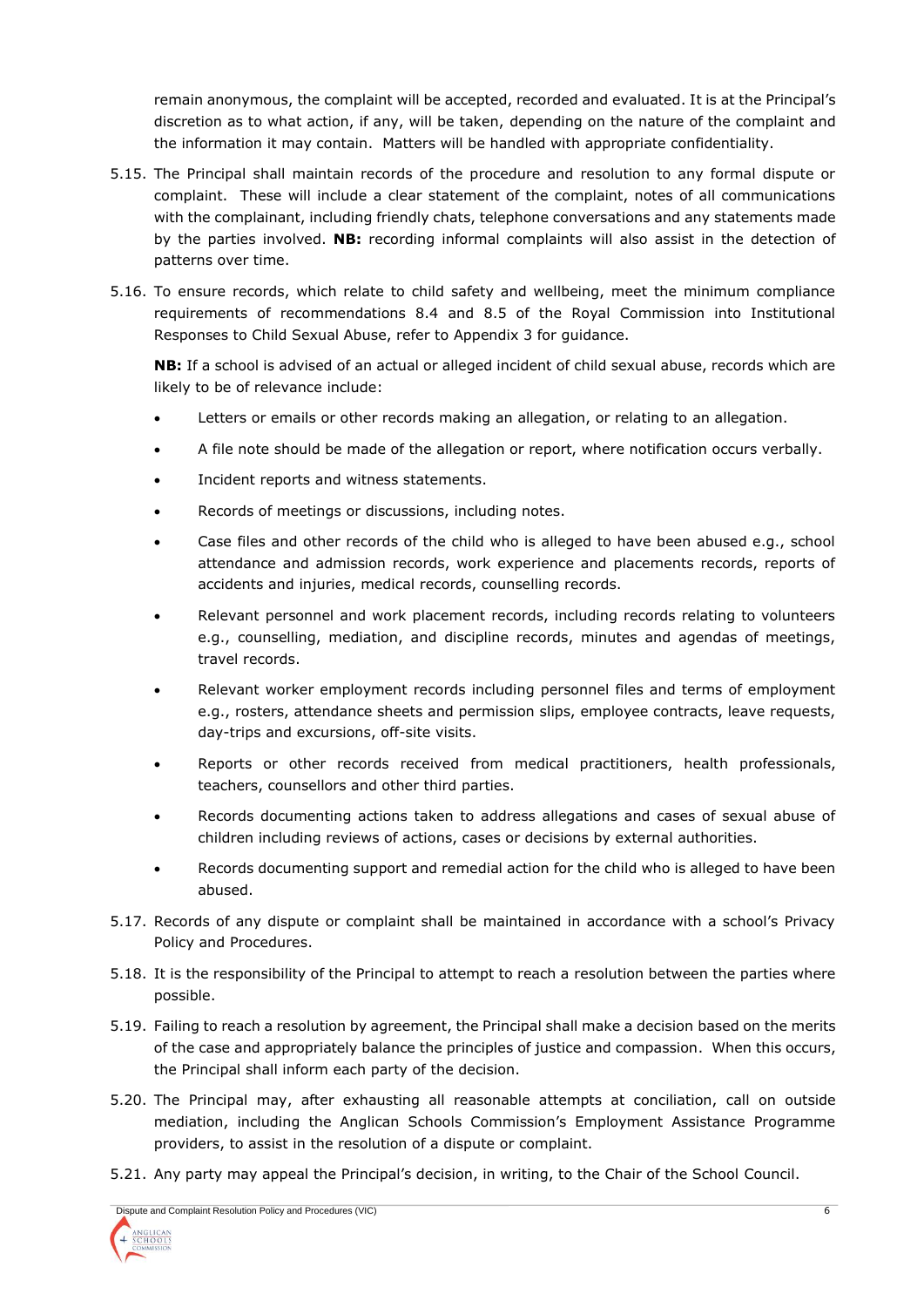- 5.22. Any party may appeal the School Council's decision, in writing, to the Anglican Schools Commission (marked for the attention of the Chief Executive Officer (CEO)).
- 5.23. If "5.22" occurs and it is determined that the complaint should be investigated further, the CEO shall appoint an Investigating Officer (who is not an ASC Board Member, School Councillor or staff member), or, where necessary, an independent arbiter.

The Visitor (as defined in the constitutions of the Anglican Schools Commission and individual schools) may play a role in this process, once all avenues of appeal have been exhausted, in accordance with the powers bestowed on the Visitor by the relevant Constitution.

- 5.24. The parties to the dispute or complaint shall be notified of the findings of the appeal.
- 5.25. At the end of any dispute or complaint procedure, actions taken shall be evaluated and procedures reviewed.
- 5.26. All complaints must be analysed regularly to identify systemic, recurring and single incident problems and trends, and to help eliminate the underlying cause of complaints.

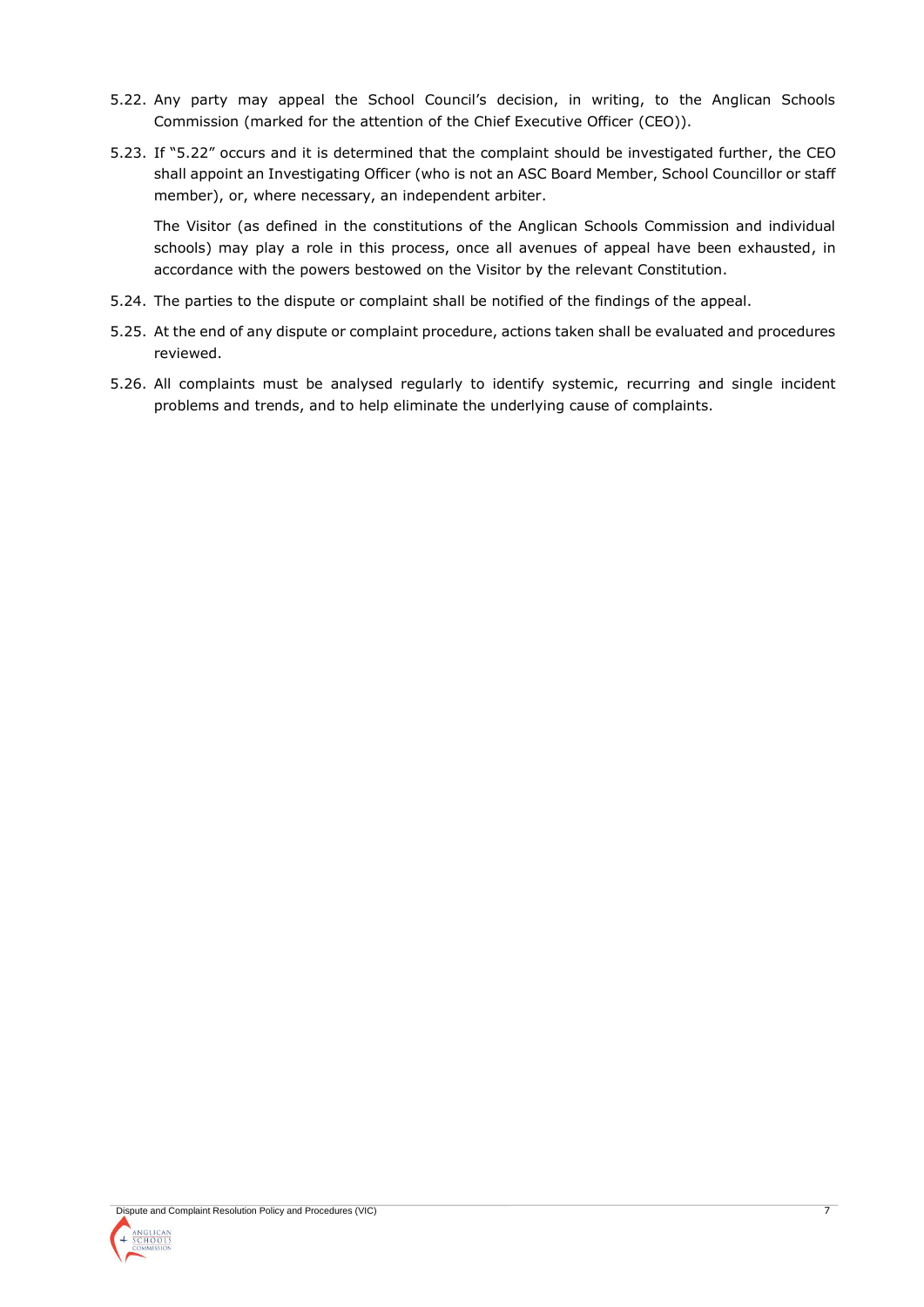#### **DISPUTE AND COMPLAINT RESOLUTION POLICY FLOWCHART – STUDENTS, PARENTS AND SCHOOL COMMUNITY**



**NB:** The complainant will be advised if the Principal decides to omit STEP TWO due to the serious nature of the complaint.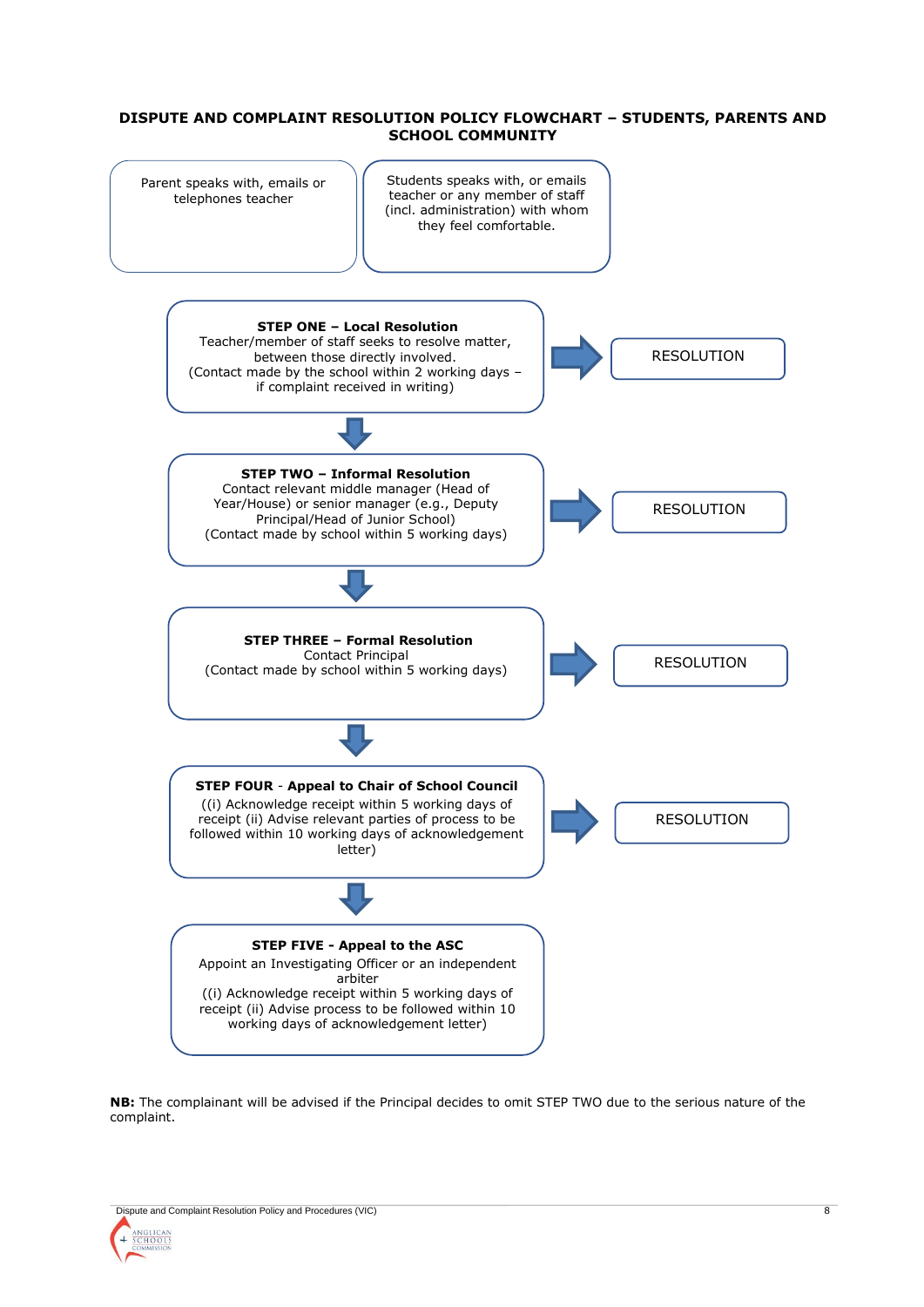#### **PROCEDURES FOR IMPLEMENTATION**

## **(for School Council Chairs and Principals)**

The following procedures are to assist a school resolve a dispute or complaint. The process may be adapted to best suit the local setting or particular circumstances, ensuring it conforms to the rules of procedural fairness and is in keeping with the Dispute and Complaint Resolution Policy.

## **STEP 1: Local Resolution Process Between the Parties Directly Involved**

- 1. When a dispute or complaint arises at a school, the parties involved shall attempt to resolve the issue between themselves in the first instance. If a complaint or concern is raised in writing, the complainant must be contacted within two (2) working days, to explain how the school proposes to proceed.
- 2. Step 1 will involve:
	- the complainant being provided with, or advised where they can obtain a copy of the School Dispute and Complaint Resolution Process **(Appendix 2)**;
	- all parties having the opportunity to state their position in the matter, allowing each party the opportunity to fully understand the other parties' position;
	- all parties being willing to compromise in order to reach an agreed solution. the complainant being given the opportunity to be represented.
	- the complainant being given the opportunity to be represented.
	- advice being given to the complainant about the advocacy and support services available, if the complaint relates to child harm or abuse, and a mandatory report being lodged (if applicable).
- 3. For purposes of identifying patterns, a record of the complaint should be included in the school Complaints Register. It may not be possible to complete every field in the register particularly if the complaint is resolved at an early stage.

## **STEP 2: Informal Resolution Process**

**Note:** Where the dispute/complaint is of a serious nature that in the opinion of the Principal requires a formal resolution, the Principal shall proceed directly to the Formal Resolution Process. (Step 3). The complainant will be advised if the Principal decides to omit Step 2 due to the serious nature of the complaint.

- 1. Where the parties directly involved cannot reach a resolution, the Head of House/Year or senior staff member should be approached to assist in the resolution of the matter. The complainant will be contacted in writing, within five (5) working days, to explain how the school proposes to proceed.
- 2. The Principal must be made aware of the dispute/complaint.
- 3. The Head of House/Year or senior staff member, as determined by the school, shall initially deal with the parties by:
	- providing all parties with the opportunity to state their position in the matter to allow them to gain a thorough understanding of each party's position,

and then deal with the specifics of the matter by:

- asking the necessary questions to obtain a detailed response;
- asking what resolution would resolve the matter;
- agreeing on a resolution between the parties where possible
- setting a timeline when actions to reach the resolution shall be taken;
- reporting to the parties when the resolution actions have been taken.
- 4. There are no formal written records required for such a resolution. A file note of the meeting will be made.

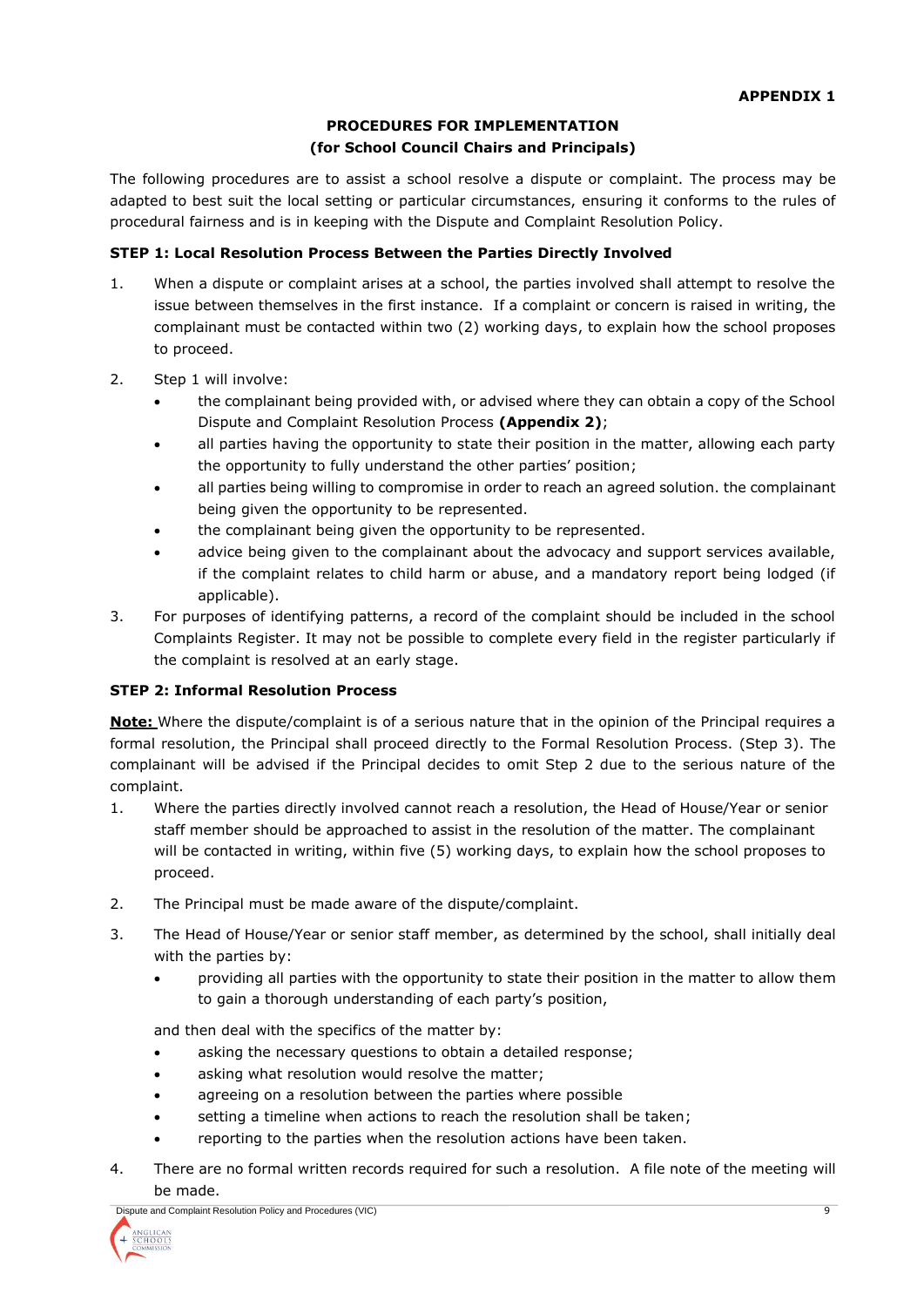5. For purposes of identifying patterns, a record of the complaint must be included in the school Complaints Register.

# **STEP 3: Principal Formal Resolution Process**

**Note:** The parties to the dispute/complaint shall be provided by the Principal with a copy of the School Dispute and Complaints Process (Appendix 2)*,* at the commencement of this process.

- 1. When an informal resolution fails or when the Principal decides to move to the Formal Resolution Process immediately, the Principal shall:
	- contact the complainant in writing, within five (5) working days, to explain how the school proposes to proceed.
	- request in writing from the complainant information about the nature and details of the dispute/complaint.
	- record the specifics of the dispute/complaint including:
		- (a) the nature of the dispute/complaint
		- (b) the parties involved
		- (c) the parties' views of the matter and their suggested resolution
		- (d) any substantiation provided
		- (e) the provision to the parties of a proposed timeline for resolution.
	- make a decision based on the merits of the case and appropriately balance the principles of justice and compassion.
	- discuss the decision with the parties and provide the decision in writing within the proposed timeline.
- 2. The Principal may, after exhausting all reasonable attempts at conciliation, offer outside mediation, including the service of providers such as ASC Anglicare Employee Assistance Programme providers, prior to any decision being made.
- 3. The Principal will maintain an appropriate Complaints Register recording all formal complaints and how they have been resolved.
- 4. Where a party to the dispute or complaint does not accept the Principal's decision, that party may appeal the decision to the Chair of the School Council, after exhausting all reasonable attempts at conciliation. Where the dispute or complaint involves the Principal, the matter shall be referred in writing directly to the Chair of the School Council.

# **STEP 4: Appeal Process to the Chair of the School Council**

- 1. Where an appeal to the Chair of the School Council is lodged by a complainant against the decision of the Principal, or where the dispute or complaint involves the Principal, the following information must be provided to the Chair of School Council in writing for purposes of that appeal:
	- the notification of the appeal
	- the nature and details of the dispute or complaint
	- facts and/or documents that support or substantiate the dispute or complaint
	- the decision made by the Principal (unless the complaint is against the Principal)
	- the complainant's proposed resolution to the matter.
- 2. On receipt of the written information, the Chair of School Council will acknowledge the receipt of the appeal in writing, within five (5) working days, and contact the Principal in writing outlining the dispute/complaint with the documentation provided by the complainant and discuss the most appropriate way to proceed.
- 3. The Chair of School Council will advise the Principal and any other relevant parties involved within ten (10) working days, as to the investigating procedure to be adopted regarding the appeal.

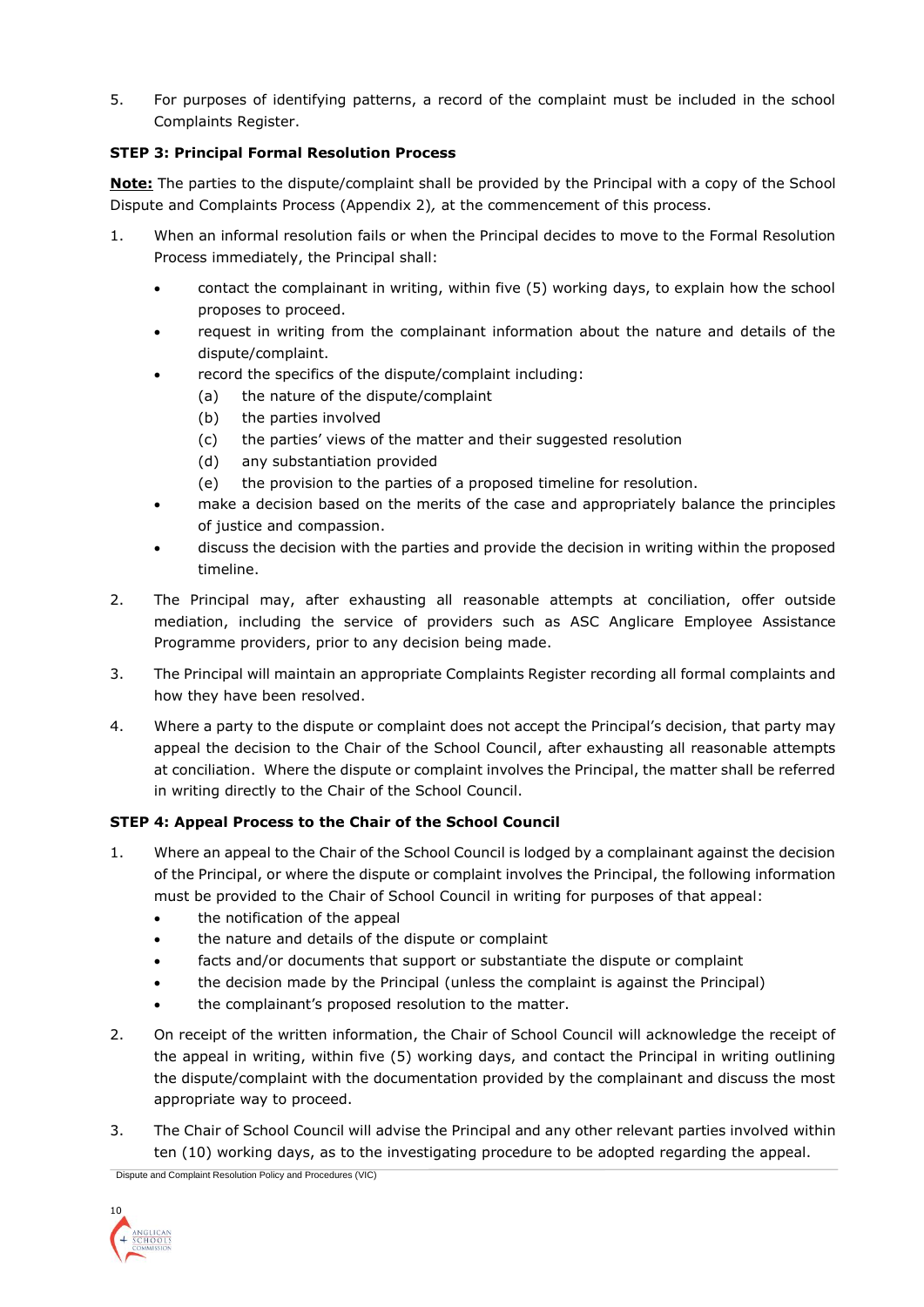- 4. Once the Chair of School Council is satisfied that the investigation has been completed, the Chair shall make a decision based on the information presented or undertake further conciliation in an attempt to resolve the matter by agreement between the parties.
- 5. The parties shall be notified in writing of the outcome of the appeal. A copy of all documentation will be placed on file by the Chair of School Council.
- 6. Where a party to the dispute or complaint does not accept the Chair of School Council's decision, that party may appeal the decision to the Anglican Schools Commission CEO. The CEO will notify the Chair of the ASC Board.
- 7. The Principal will update the Complaints Register with the outcome of the review undertaken by the Chair of the School Council.

# **STEP 5: Appeal Process to the Anglican Schools Commission**

- 1. Where an appeal to the Anglican Schools Commission CEO is lodged by a complainant against the decision of the Chair of School Council, the following information must be provided in writing to the Anglican Schools Commission CEO for purposes of the appeal:
	- the notification of the appeal
	- the nature and details of the complaint or dispute
	- the person/school against whom the complaint is made or with whom there is a dispute
	- facts and/or documents that support or substantiate the dispute or complaint the decision made by the Chair of School Council
	- the complainant's proposed resolution to the matter.
- 2. On receipt of the written information, the Anglican Schools Commission CEO will acknowledge receipt within five (5) working days, and determine if Steps 1, 2, 3 and 4 have been undertaken by the complainant. Where these steps have not been undertaken, the matter will be referred back to the school and the complainant advised accordingly.
- 3. Where Steps 1, 2, 3 and 4 have been undertaken, the CEO will appoint an Independent External Investigator (Investigator) (who is not an ASC Board Member, School Councillor or staff member). The Investigator will contact the Chair of School Council and Principal in writing outlining the dispute or complaint with the documentation provided by the complainant, and seeking a response from the school to the complaint.
- 4. The Investigator will advise the complainant, the Chair of School Council and Principal and any other relevant parties involved, within ten (10) working days of the acknowledgement letter, as to the investigating procedure to be adopted by the Investigator regarding the complaint.
- 5. Once the Investigator has completed the investigation, the Investigator shall make a recommendation to the Anglican Schools Commission CEO based on the information presented or undertake further conciliation in an attempt to resolve the matter by agreement between the parties.
- 6. Within five (5) working days of receiving the Investigator's recommendation, the Anglican Schools Commission CEO shall notify the parties, and the Chair of the ASC Board, of the outcome of the appeal. A copy of all documentation will be placed on file at the office of the Anglican Schools Commission and a copy provided to the school.
- 7. The Principal will update the Complaints Register with the outcome of the review undertaken by the Investigator.
- 8. The relevant ASC officer will update the ASC Complaints Register with the outcome of the review undertaken by the Investigator.

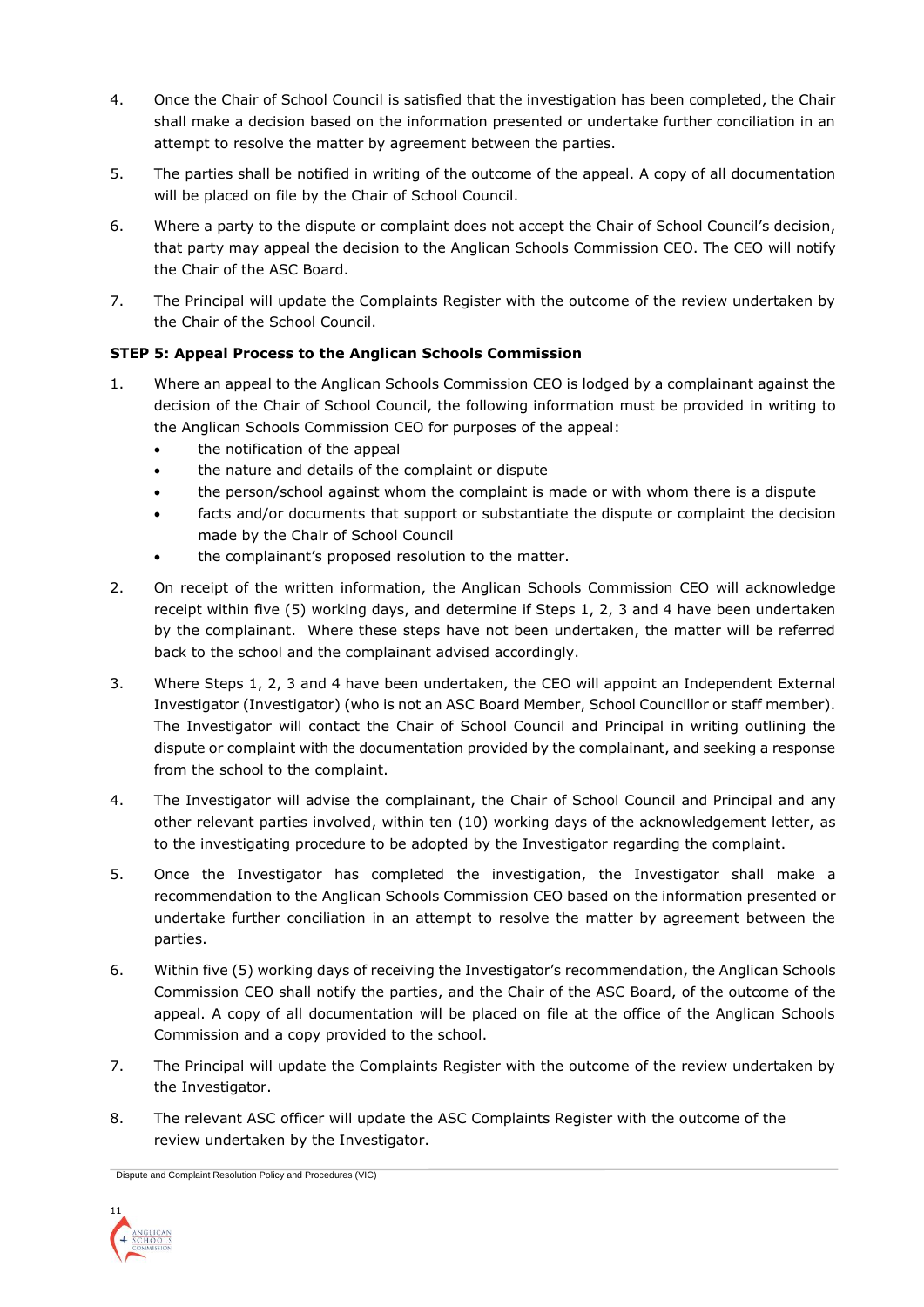*[POLICY FOR SCHOOL WEBSITE: The following document must be published on the school website]*

# **DISPUTES AND COMPLAINT RESOLUTION INFORMATION FOR PARENTS AND STUDENTS**

#### **INTRODUCTION**

[School] welcomes suggestions, feedback and comments from parents, students or staff, and takes all complaints and concerns seriously.

The School is committed to ensuring the safety, welfare and well-being of all children and people at the School. We want children to be safe, happy and empowered. We have zero tolerance of child abuse, and all allegations and safety concerns will be treated very seriously and with consistency. We will always give priority to any complaints involving the safety, welfare and well-being of students.

This Policy deals mainly with procedures for parents (and guardians), the community and students (including past students). This Policy does not cover complaints from staff members about aspects of their employment.

Parents will often wish to raise issues on behalf of their children. There are other issues which students may choose to raise on their own behalf, and which are best raised by them.

#### **What is a Complaint?**

A complaint is 'An expression of dissatisfaction made to the school about its services, decisions, actions or those of its staff, or about the complaint management process itself.'

A complaint or concern may be raised about the School as a whole, a specific department in the School, about a particular School activity, about an individual member of staff, about one or more students, or about another member of the School community.

All complaints will be handled seriously.

## **Commitment**

We recognise parents and students have a right to complain and our aim is to ensure that:

- students, parents and the community wishing to make a complaint know how to do so;
- a child-focused, child-friendly, culturally safe dispute and complaint process is adopted;
- complaints are received in a positive manner and the outcome, the complainant or the subject of the complaint is not pre-judged;
- concerns are dealt with promptly and thoroughly and those who have raised them are kept informed about progress;
- all complaints are handled on their merits;
- a child-focused, child-friendly, culturally safe dispute and complaint process is adopted;
- the complaint process allows complaints to be made face-to-face, by email, by telephone call, a letter or a meeting.
- parents and students can expect to be taken seriously and can approach any member of staff about their concerns;
- training is provided to staff and volunteers on the dispute and complaint process;
- complaints made by parents will not rebound adversely on their children and similarly, complaints raised by students will not rebound on them or on other students;
- confidentiality is respected and maintained so far as is possible;
- a resolution of the matter is sought, with the parties directly involved, at the local level;
- children, young people, families, communities, staff and volunteers are engaged in the review processes and provide feedback on review outcomes;
- complaints are recorded and regularly analysed in order to identify causes or systemic weaknesses;

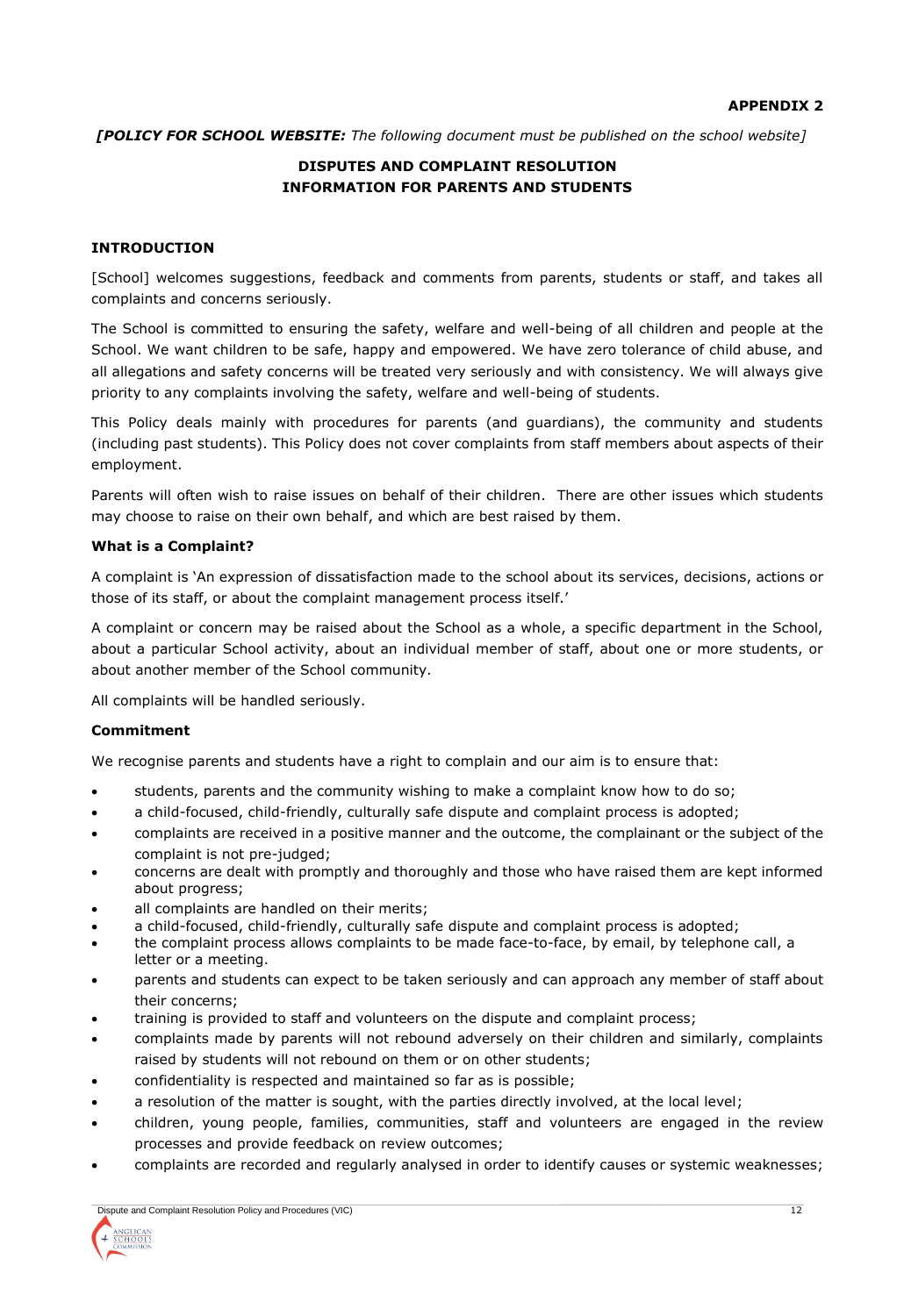- mandatory reporting obligations when receiving, responding to and investigating complaints of child harm or abuse are adhered to;
- the dispute and complaint processes are reviewed annually, or after an event and participation of children and young people is sought in this review.

For a copy of the full ASC Dispute and Complaint Resolution Policy, please refer to:

<https://www.ascschools.edu.au/about-us/policies/>

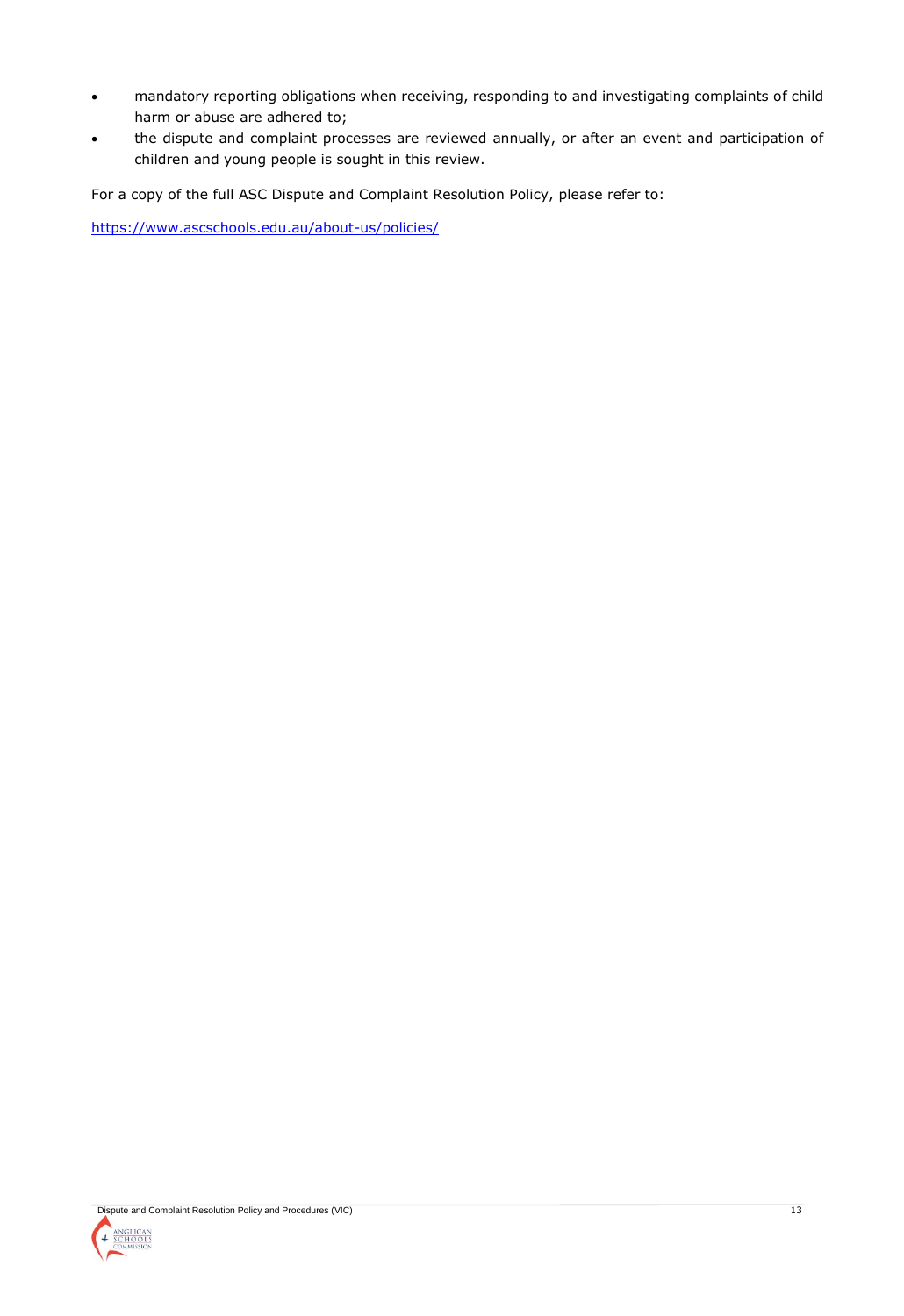## **INFORMATION FOR STUDENTS**

#### **What can I complain about?**

If there is anything that makes you feel unsafe, unhappy or worried about something, you can tell us! We will listen and try to help.

It could be about:

- how you've been treated by someone, e.g., a teacher or another child or young person
- something that's changed that has made you feel unhappy or unsafe
- something to do with our environment or facilities
- us not doing anything about something that happened to you or you are unhappy with what we did to try to fix it.

## **Who can I speak to if I feel unsafe or concerned about something?**

You can talk to anybody who works here with whom you feel comfortable.

#### **Can somebody help me make a complaint?**

Yes. If you would like a parent, carer, friend or someone you trust to help you make a complaint you can bring them with you when you complain. You can also use an interpreter if you need to or if your parent or friend needs one. If you don't want to talk to us about something that has happened, you can ask the person you trust to tell us, and you can speak with us when you want to do so.

## **Will I be in trouble for speaking up?**

No. Your safety and how you feel is important to us. By speaking up, you are helping us to do a better job and take better care of you and other children and young people.

## **What will the School do with information I tell them?**

If you tell us that you have been treated badly or you are feeling unsafe or worried about something, we will listen, write down what you tell us, and try to fix it. After we talk to you, we may need to find out more about what happened. We will tell you how long this will take and what will happen next.

#### **Will you keep what I have told you a secret?**

We will keep information about you private. Private means we will keep your details safe. Sometimes we may need to share certain information with another organisation, such as the police, to protect you and other children and young people.

#### **How will I know you're dealing with my complaint?**

We will ask if you would like us to give you updates about what is happening as we look into what you have told us and get further information.

You can tell us how you would like us to let you know how things are going with your complaint, e.g., in person, over the phone, by email or text message.

If you are worried about anything, we will try to fix it and get back to you quickly. We will let you know when we have finished looking into your complaint and explain what we're going to do. We will make sure that we involve the person you want to be with you when we give you information (e.g., parent or friend).

## **What if I don't want to be involved in the investigation?**

We will only contact you if you want us to do so. If you don't want updates that's okay. If you would like us to give information to a family member, carer or support person instead, that's also okay. If you change your mind and later want to speak with us, you can contact the person looking into your complaint or anybody else you trust in the School.

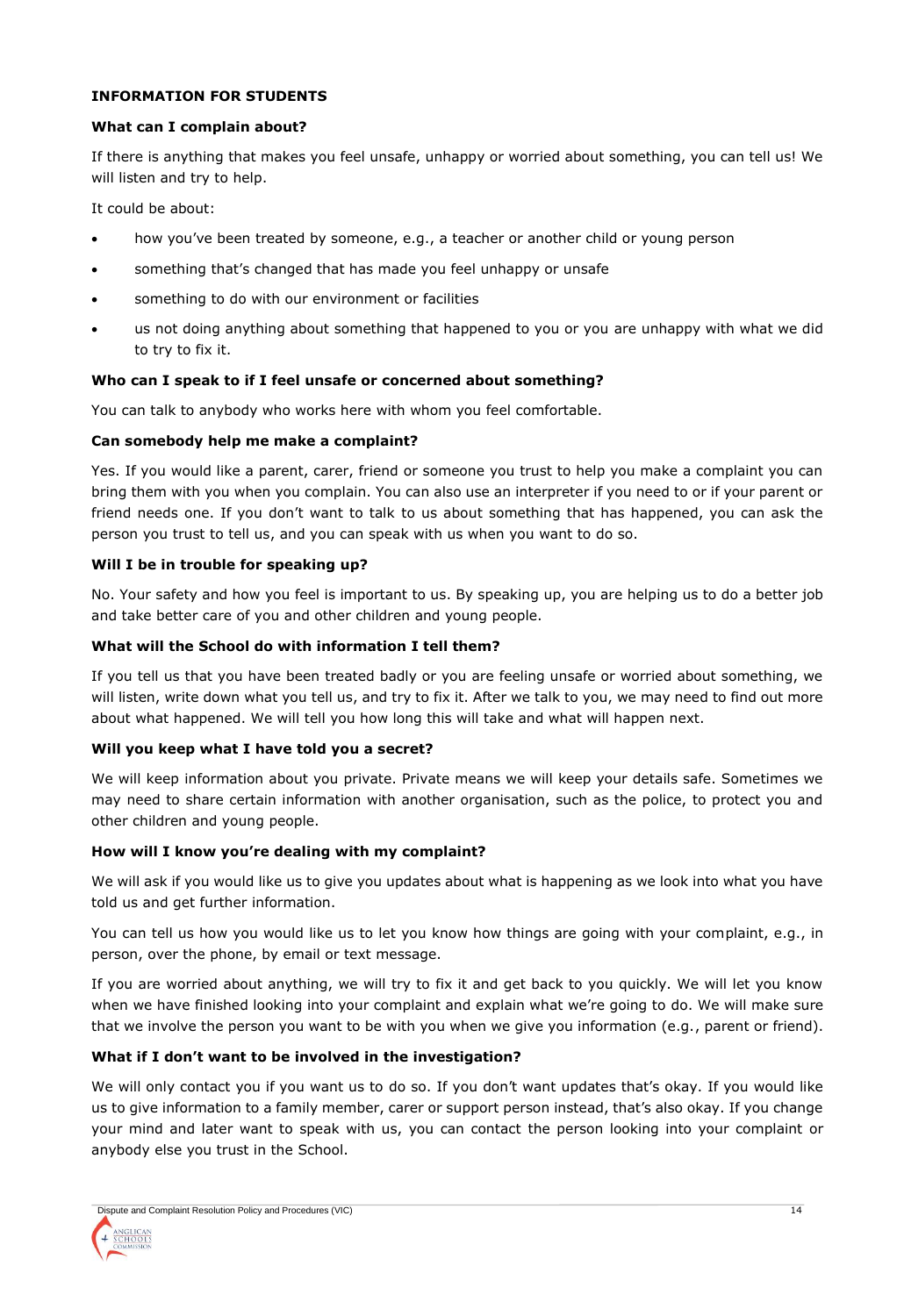## **What if I'm still not happy?**

If you are not happy with how we handled your complaint or the result, we can help you to contact someone else to look at it. We can explain who this is if this happens. They will decide whether we have made the right decision.

**NB:** This information is based on the Complaints Handling Guide: Upholding the rights of children and young people.

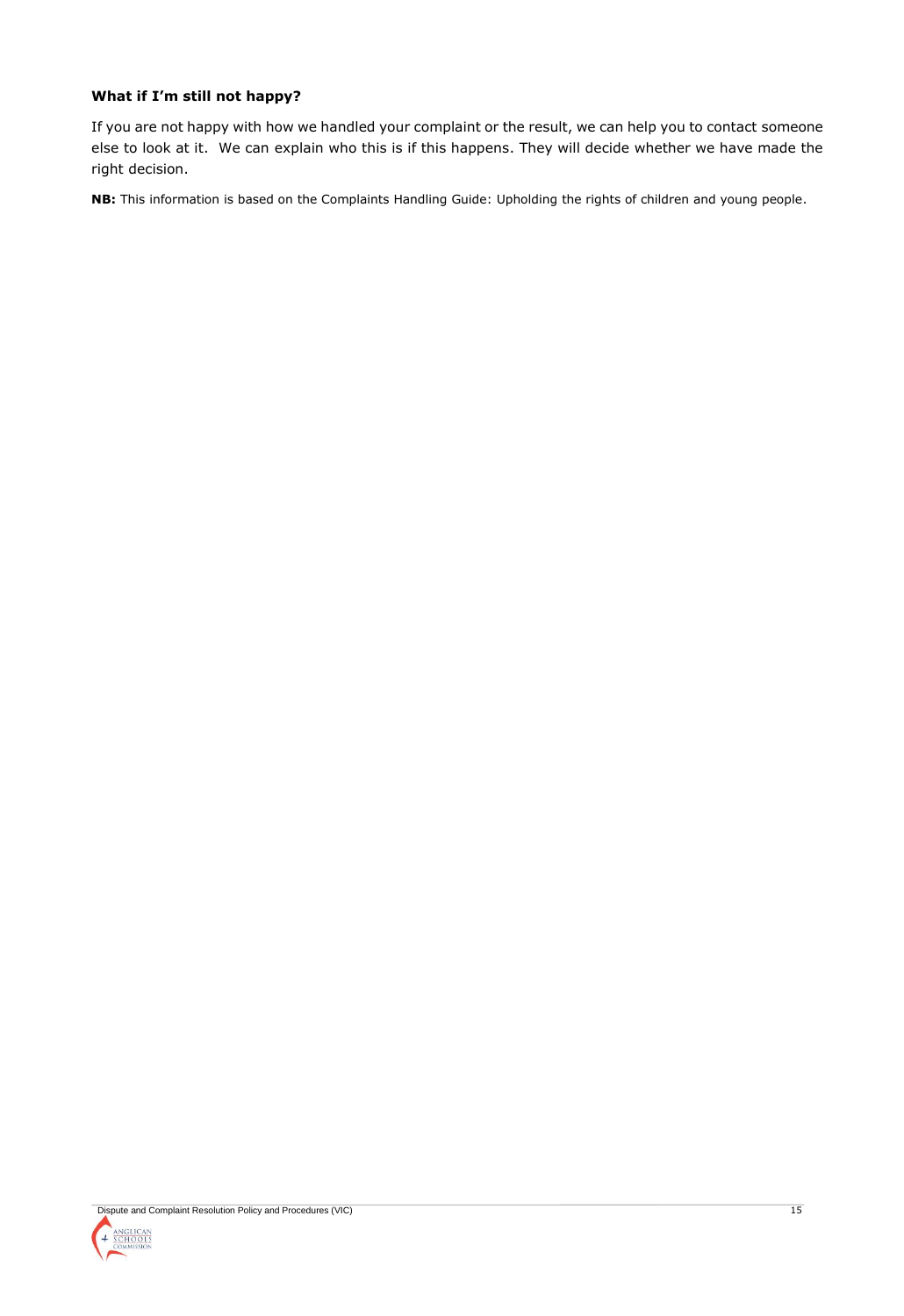#### **DISPUTE AND COMPLAINT RESOLUTION POLICY FLOWCHART – STUDENT**



**NB:** You will be advised if a STEP in the process is not taken e.g., the Principal decides to omit STEP TWO due to the serious nature of the complaint.

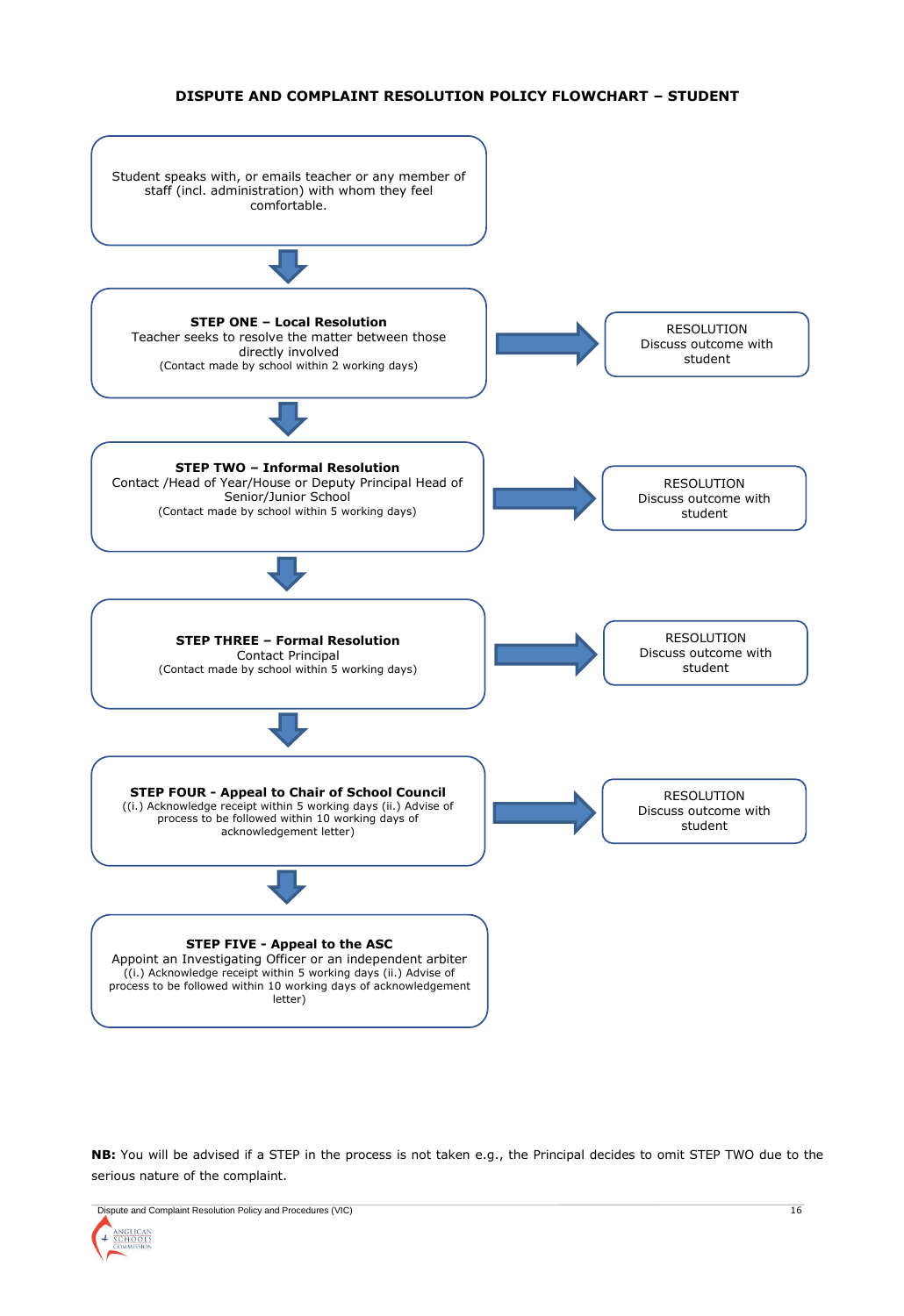## **INFORMATION FOR PARENTS – Making a Complaint**

#### **Step 1: Local Resolution**

Any member of staff will be happy to help. We recommend parents contact the person who knows their child the best i.e., classroom teacher, Year Group Coordinator. They may be able to resolve the matter quickly and with the minimum of fuss. Alternatively, we will accept complaints lodged verbally by phone, in-person, by letter, email or via the complaints form on the School's website. If you have made a complaint or raised a concern in writing, we will contact you within two (2) working days.

Persons for whom English is not their first language, or who have reduced literacy skills, may bring a translator or advocate.

We are here for you and your child, and we want to hear from you.

## **Anonymous Complaints**

We would prefer to know the identity of a person making a complaint as it can help in investigation and resolution.

Anonymous complaints will be noted and dealt with in accordance with the circumstances, available information and the action required.

## **Step 2: Informal Resolution**

Where a resolution cannot be reached, the Head of House/Year or senior staff member should be approached. Complaints raised face-to-face or by telephone may be resolved immediately and to your satisfaction. However, if you have made a complaint or raised a concern in writing, we will contact you within five (5) working days, to explain how we propose to proceed.

The person you contact will give you an opportunity to state your position on the matter, so they gain a thorough understanding of the matter. In many circumstances, they will need time to look into the matter and consider it further before responding. You will be given a date by which time you will receive a response. If a detailed exploration of the issue is needed, a letter or report will be sent to you as quickly as possible. This will tell you of the outcome of your complaint. It will explain the conclusion, the reasons for it, and any action taken or proposed.

The Principal will be advised of the dispute/complaint.

**NB:** You will be advised if a STEP in the process is omitted e.g., the Principal decides to omit STEP 2 due to the serious nature of the complaint.

#### **Step 3: Formal Resolution**

If you are not satisfied, you can write directly to the Principal.

When an informal resolution fails or when the Principal decides to move to the Formal Resolution Process immediately, the Principal shall:

- contact you, within five (5) working days, to explain how the school proposes to proceed.
- provide you with a copy of the School Dispute and Complaints Process.
- request in writing from you about the nature and details of the dispute/complaint.
- record the specifics of the dispute/complaint including:
	- (a) the nature of the dispute/complaint
	- (b) the parties involved
	- (c) the parties' views of the matter and their suggested resolution
	- (d) any substantiation provided
	- (e) the provision to the parties of a proposed timeline for resolution.

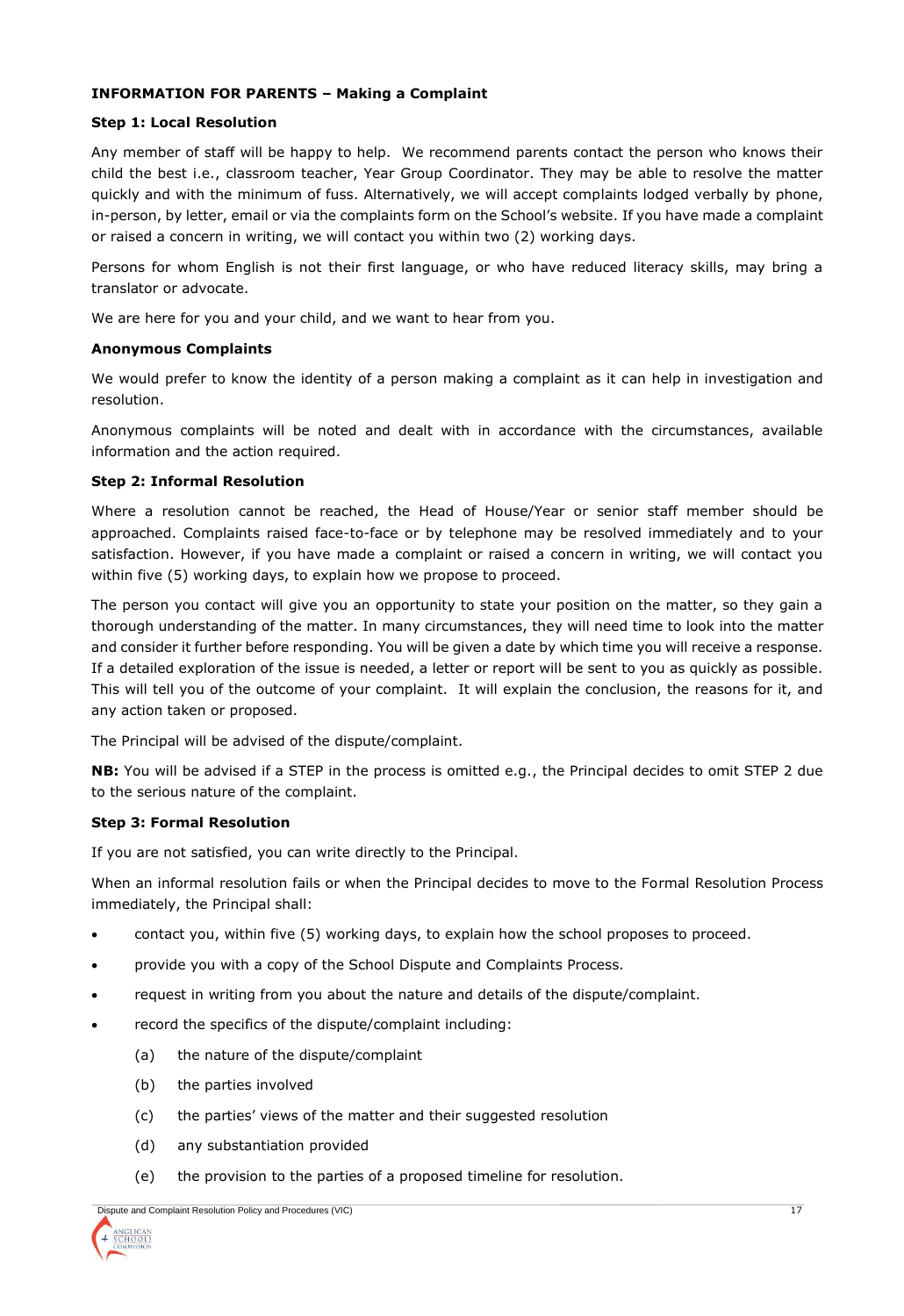- make a decision based on the merits of the case and appropriately balance the principles of justice and compassion.
- discuss the decision with the parties and provide the decision in writing within the proposed timeline.

The Principal may, after exhausting all reasonable attempts at conciliation, offer outside mediation, including the service of providers such as ASC Anglicare Employee Assistance Programme providers, prior to any decision being made.

The Principal will maintain an appropriate Complaints Register recording all formal complaints and how they have been resolved.

## **Confidentiality**

Your complaint or concern will be treated in a confidential manner and with respect. Knowledge of it will be limited to the Principal and those directly involved. The Chair of School Council may also need to be informed. It is the School's policy that complaints made by parents will not rebound adversely on their children.

We cannot entirely rule out the need to make third parties outside the school aware of the complaint and possibly also the identity of those involved. If information is passed to a third party, such as the Police or other external authorities, you will be informed, unless this is prevented by legal obligation.

In some cases, we will not be able to discuss the details of action taken as it would be inappropriate. Legally we are not able to divulge information of matters which require the involvement of a relevant government authority, without the permission of that government authority.

## **Step 4: Appeal to Chair of School Council**

#### **Not Satisfied with the Outcome**

We hope to resolve the matter, so you feel satisfied with the outcome, or at least that your concerns have been fully and fairly considered.

If you are not satisfied, you can write directly to the Chair of School Council, who will acknowledge receipt of your appeal within five (5) working days and advise you of the process to be followed within ten (10) working days. The Chair will obtain a full report from the Principal, examine matters thoroughly to determine if the complaint has been handled in accordance with the School's policy and procedure as well as to give further consideration. You will be notified in writing of the outcome of the appeal.

## **Step 5: Appeal to the Anglican Schools Commission**

If the outcome of the Chair's review and consideration does not bring about a resolution, you can write to the Anglican Schools Commission Chief Executive Officer, who will appoint an Investigating Officer(s) or an independent arbiter. The ASC will acknowledge receipt of your appeal within five (5) working days. The investigator will advise you of the process to be followed within ten (10) working days.

It is their task to look at the issues in an impartial and confidential manner and report to the ASC. The ASC will notify you, within five (5) working days of the outcome of the appeal.

The School recognises and acknowledges your entitlement to complain and we hope to work with you in the best interests of the children and young people in our care.

## **Contact Details**

Written complaints should be addressed to:

PRIVATE AND CONFIDENTIAL

The Principal

[INSERT SCHOOL ADDRESS]

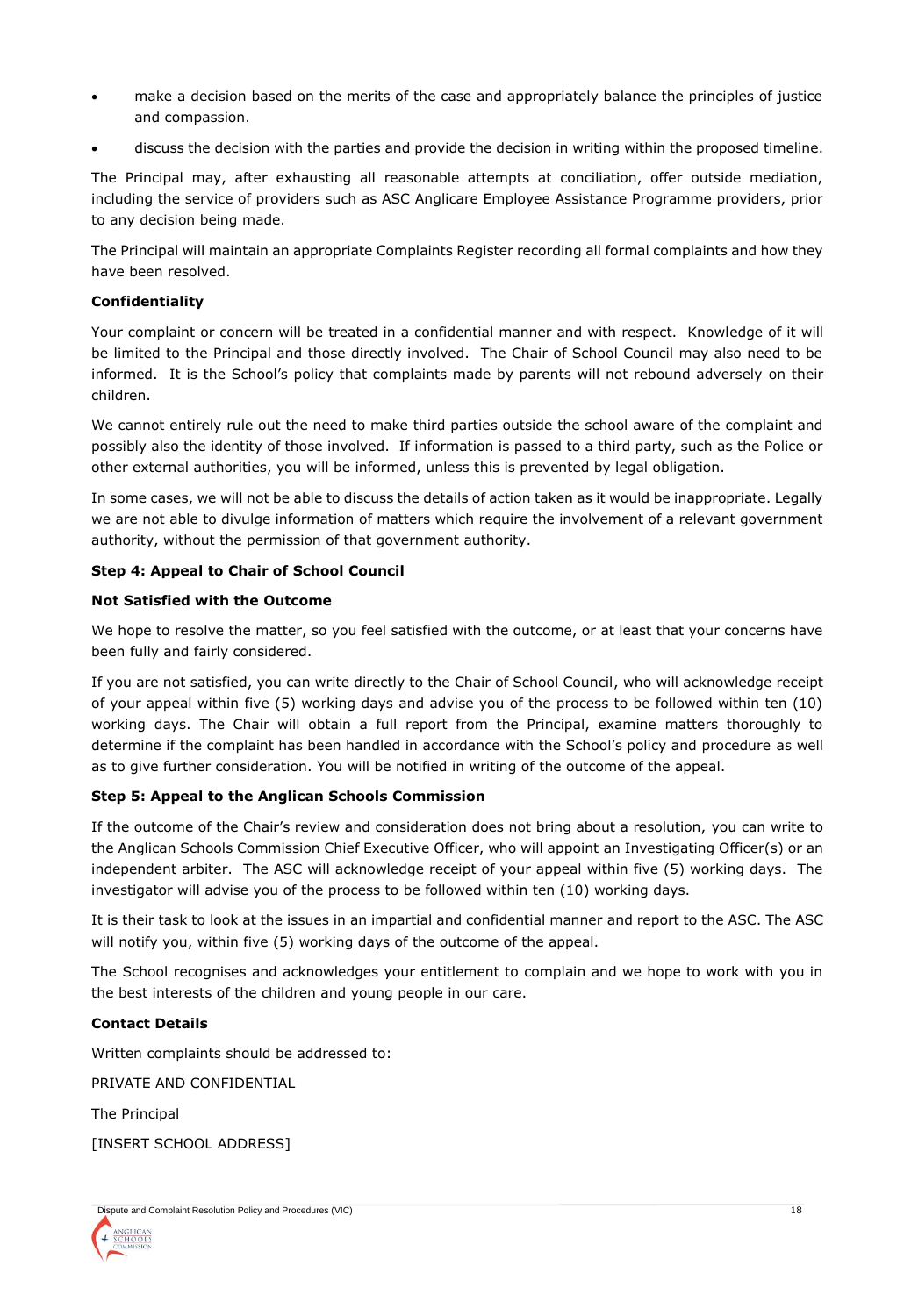Serious complaints will be shared with the Chair of Council by the Principal. There may be certain circumstances, such as complaints about the Principal or a Council member or when you are not satisfied with the Principal's decision, when the parents need to direct their complaint in writing to the Chair. This should be addressed to:

PRIVATE AND CONFIDENTIAL

The Chair of School Council

[INSERT SCHOOL ADDRESS]

Complaints about the Chair of School Council's decision may be addressed to:

PRIVATE AND CONFIDENTIAL

Chief Executive Officer

The Anglican Schools Commission, PO Box 2520, Mt Claremont, WA 6010

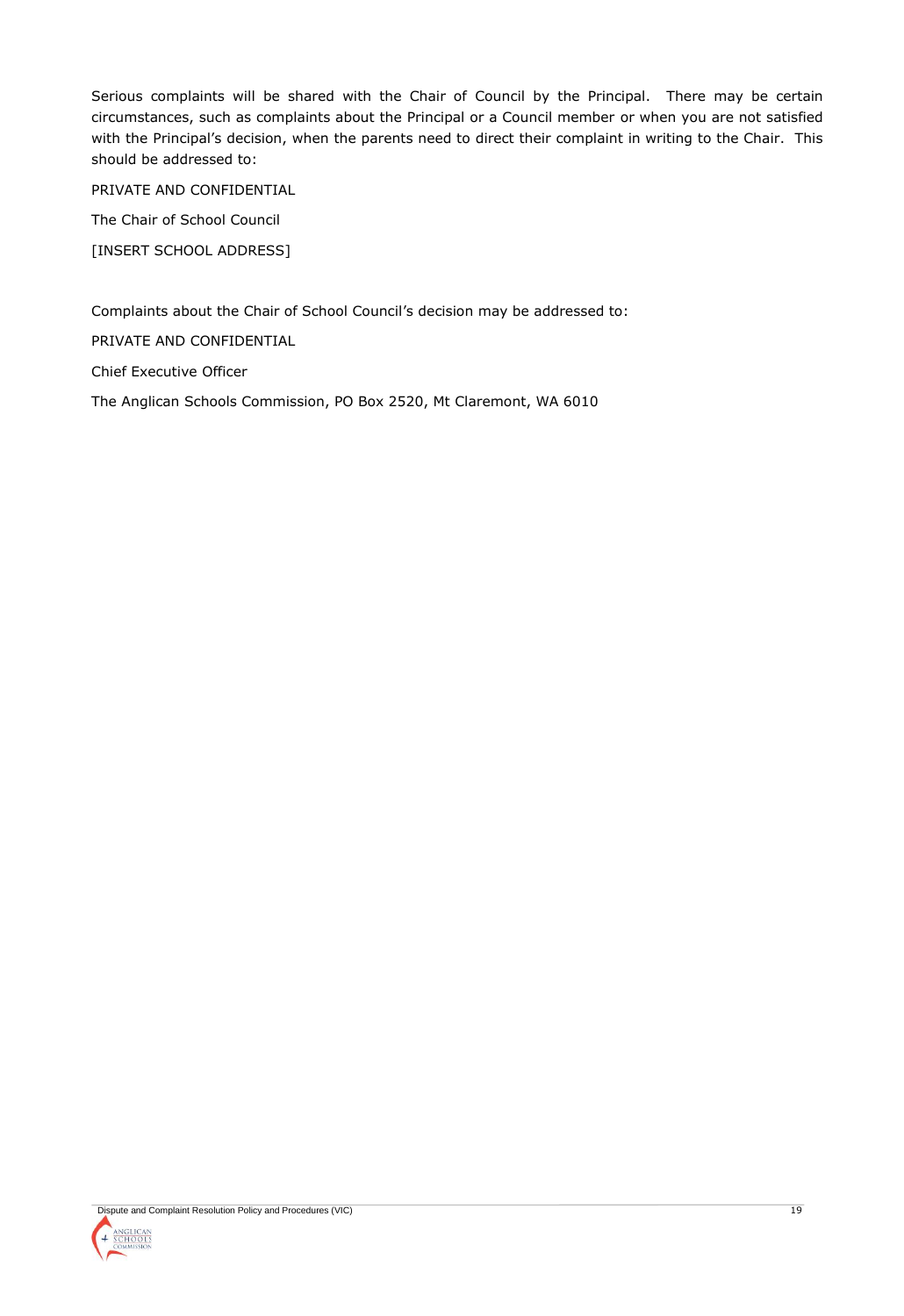#### **DISPUTE AND COMPLAINT RESOLUTION POLICY FLOWCHART – PARENTS AND SCHOOL COMMUNITY**



**NB:** You will be advised if a STEP in the process is omitted e.g., the Principal decides to omit STEP TWO due to the serious nature of the complaint.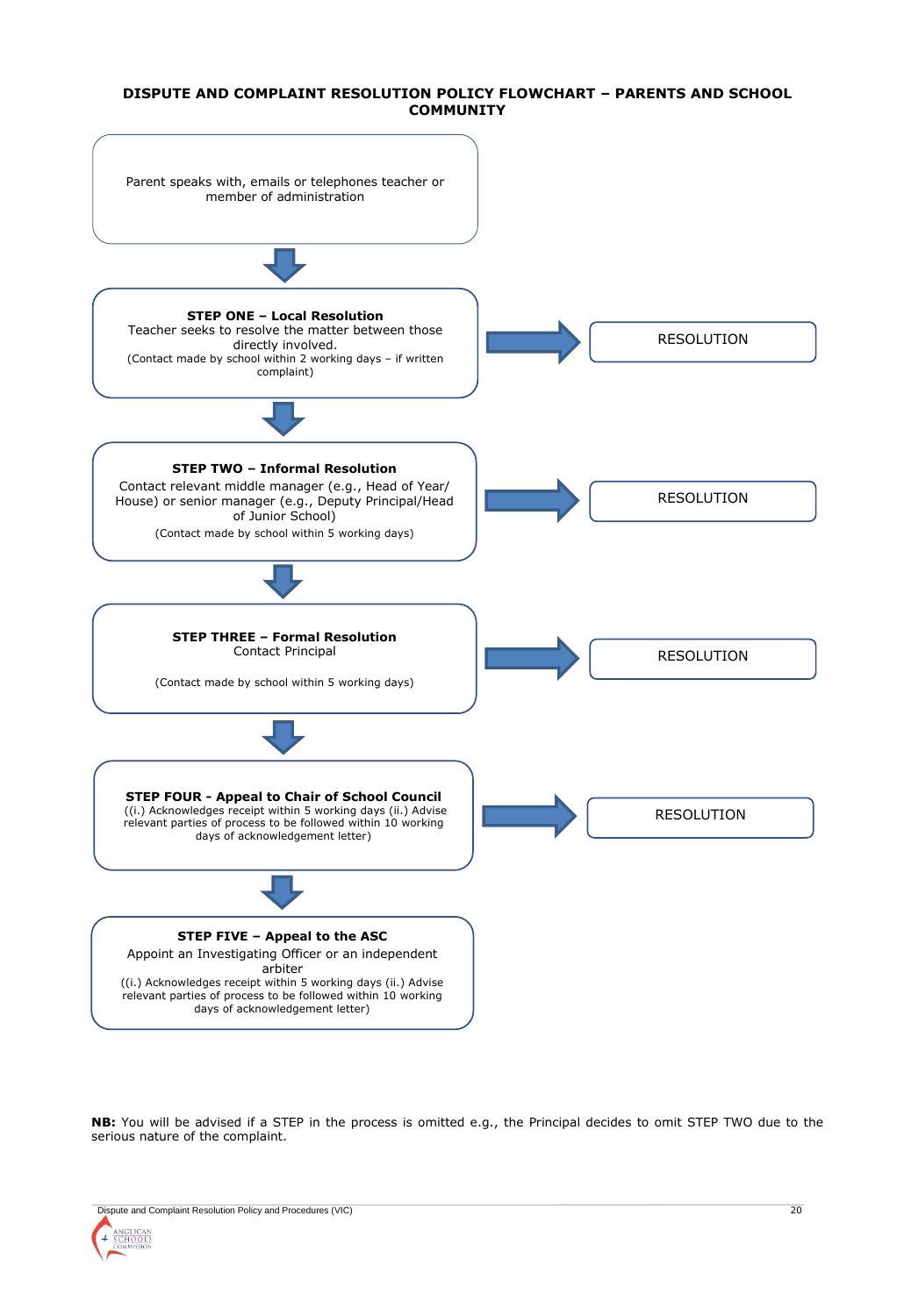# **Records and Recordkeeping Principles**

## **Recommendation 8.4**

All institutions that engage in child-related work should implement the following principles for records and recordkeeping, to a level that responds to the risk of child sexual abuse occurring within the institution.

# **Principle 1: Creating and keeping full and accurate records relevant to child safety and wellbeing, including child sexual abuse, is in the best interests of children and should be an integral part of institutional leadership, governance and culture.**

Institutions that care for or provide services to children must keep the best interests of the child uppermost in all aspects of their conduct, including recordkeeping. It is in the best interest of children that institutions foster a culture in which the creation and management of accurate records are integral parts of the institution's operations and governance.

# **Principle 2: Full and accurate records should be created about all incidents, responses and decisions affecting child safety and wellbeing, including child sexual abuse.**

Institutions should ensure that records are created to document any identified incidents of grooming, inappropriate behaviour (including breaches of institutional codes of conduct) or child sexual abuse and all responses to such incidents.

Records created by institutions should be clear, objective and thorough. They should be created at, or as close as possible to, the time the incidents occurred, and clearly show the author (whether individual or institutional) and the date created.

# **Principle 3: Records relevant to child safety and wellbeing, including child sexual abuse, should be maintained appropriately.**

Records relevant to child safety and wellbeing, including child sexual abuse, should be maintained in an indexed, logical and secure manner. Associated records should be collocated or cross-referenced to ensure that people using those records are aware of all relevant information.

# **Principle 4: Records relevant to child safety and wellbeing, including child sexual abuse, should only be disposed of in accordance with law or policy.**

Records relevant to child safety and wellbeing, including child sexual abuse, must only be destroyed in accordance with records disposal schedules or published institutional policies.

Records relevant to child sexual abuse should be subject to minimum retention periods that allow for delayed disclosure of abuse by victims, and take account of limitation periods for civil actions for child sexual abuse.

# **Principle 5: Individuals' existing rights to access, amend or annotate records about themselves should be recognised to the fullest extent.**

Individuals whose childhoods are documented in institutional records should have a right to access records made about them. Full access should be given unless contrary to law. Specific, not generic, explanations should be provided in any case where a record, or part of a record, is withheld or redacted.

Individuals should be made aware of, and assisted to assert, their existing rights to request that records containing their personal information be amended or annotated, and to seek review or appeal of decisions refusing access, amendment or annotation.

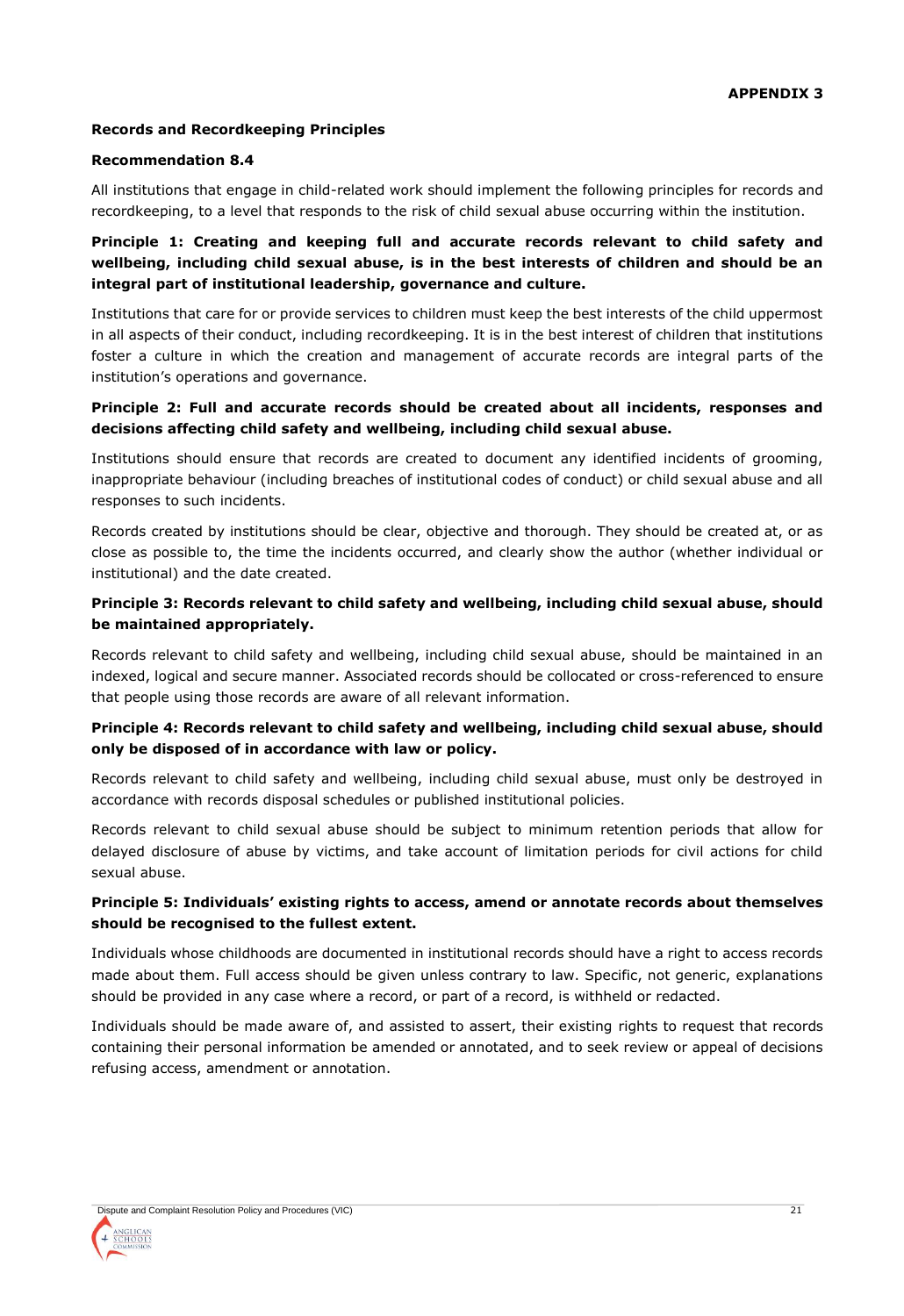## **Records and recordkeeping - Records of non-government schools**

#### **Recommendation 8.5**

State and territory governments should ensure that non-government schools operating in the state or territory are required to comply, at a minimum, with standards applicable to government schools in relation to the creation, maintenance and disposal of records relevant to child safety and wellbeing, including child sexual abuse.

*Source: Royal Commission into Institutional Responses to Child Sexual Abuse - Volume 8, Records and Recordkeeping principles (8.5) Records of non-government schools*